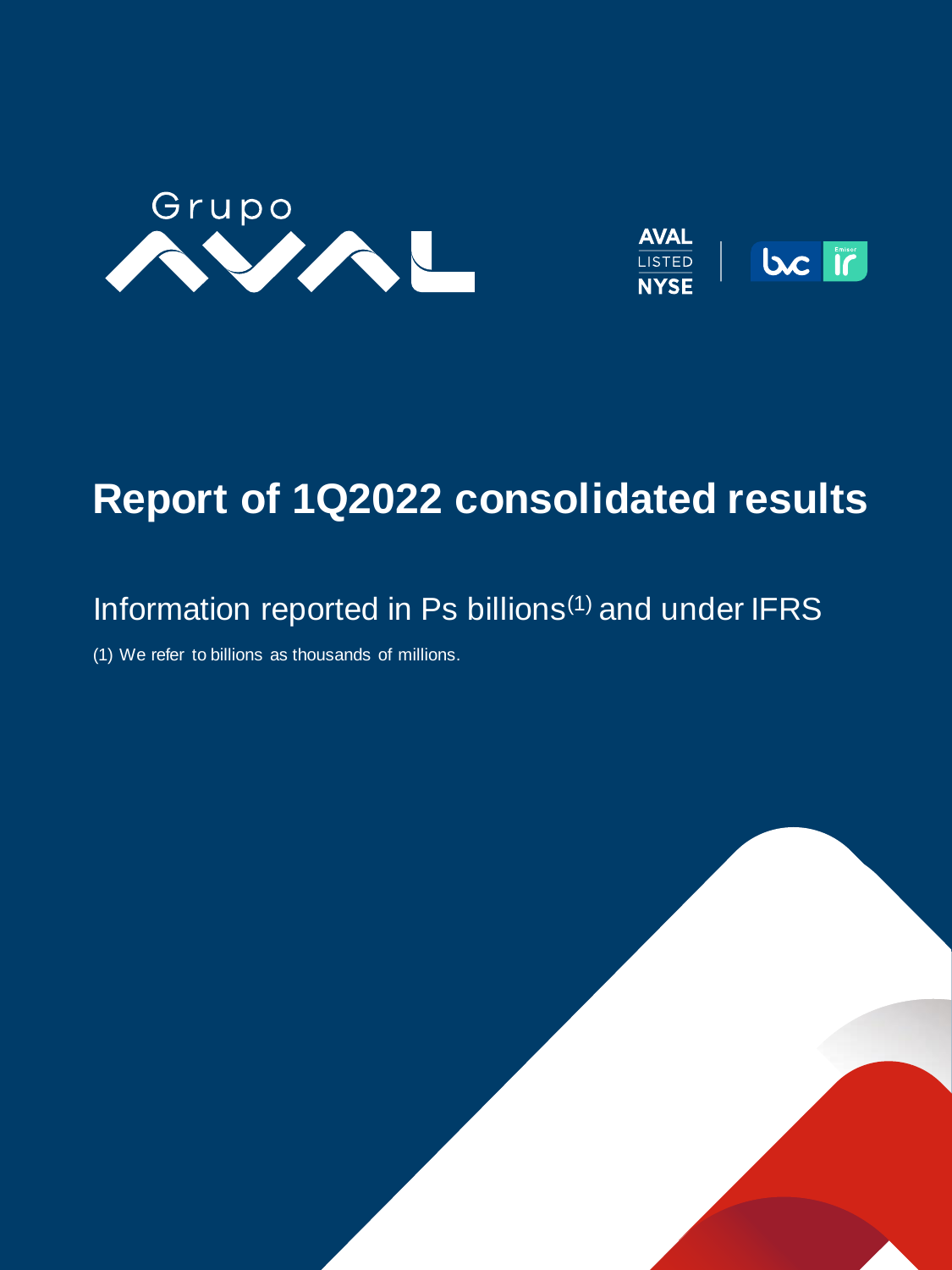

Grupo Aval Acciones y Valores S.A. ("Grupo Aval") is an issuer of securities in Colombia and in the United States ("SEC"). As such, it is subject to compliance with securities regulation in Colombia and applicable U.S. securities regulation. Grupo Aval is also subject to the inspection and supervision of the Superintendency of Finance as holding company of the Aval financial conglomerate.

The consolidated financial information included in this document is presented in accordance with IFRS as currently issued by the IASB. Details of the calculations of non-IFRS measures such as ROAA and ROAE, among others, are explained when required in this report.

Banco de Bogotá executed a spin-off of a 75% equity stake in BAC Holding International, Corp ("BHI"); to its shareholders and Grupo Aval subsequently spun-off its equity interest to its shareholders on March 29, 2022. Prior to the spin-off, Banco de Bogotá was the direct parent of BHI. Grupo Aval has retained an indirect stake of approximately 17.2% in BHI (representing our proportional interest in the 25% equity stake in BHI retained by Banco de Bogotá). This interest in BHI is reported as discontinued operations for reporting periods prior to the spin-off, including for the full period in the three months ended March 31, 2022 and, will be reported under the "share of profit of equity accounted investees, net of tax (equity method)" line item for subsequent periods.

As a result, for comparability purposes, we have prepared and present supplemental unaudited pro forma financial information for the three months ended March 31, 2021 and the three months ended December 31, 2021 that assumes the spin-off was completed on January 1, 2021 and October 1, 2021, respectively. The supplemental unaudited pro forma financial information does not purport to be indicative of our results of operations or financial position had the relevant transactions occurred on the dates assumed and does not project our results of operations or financial position for any future period or date. The pro forma financial information is unaudited and the completion of the external audit for the year ended December 31, 2022 may result in adjustments to the unaudited pro forma financial information presented herein any such adjustments may be material.

This report includes forward-looking statements. In some cases, you can identify these forward-looking statements by words such as "may," "will," "should," "expects," "plans," "anticipates," "believes," "estimates," "predicts," "potential," or "continue," or the negative of these and other comparable words. Actual results and events may differ materially from those anticipated herein as a consequence of changes in general, economic and business conditions, changes in interest and currency rates and other risk described from time to time in our filings with the Registro Nacional de Valores y Emisores and the SEC.

Recipients of this document are responsible for the assessment and use of the information provided herein. Matters described in this presentation and our knowledge of them may change extensively and materially over time but we expressly disclaim any obligation to review, update or correct the information provided in this report, including any forward looking statements, and do not intend to provide any update for such material developments prior to our next earnings report.

The content of this document and the figures included herein are intended to provide a summary of the subjects discussed rather than a comprehensive description.

When applicable, in this document we refer to billions as thousands of millions.

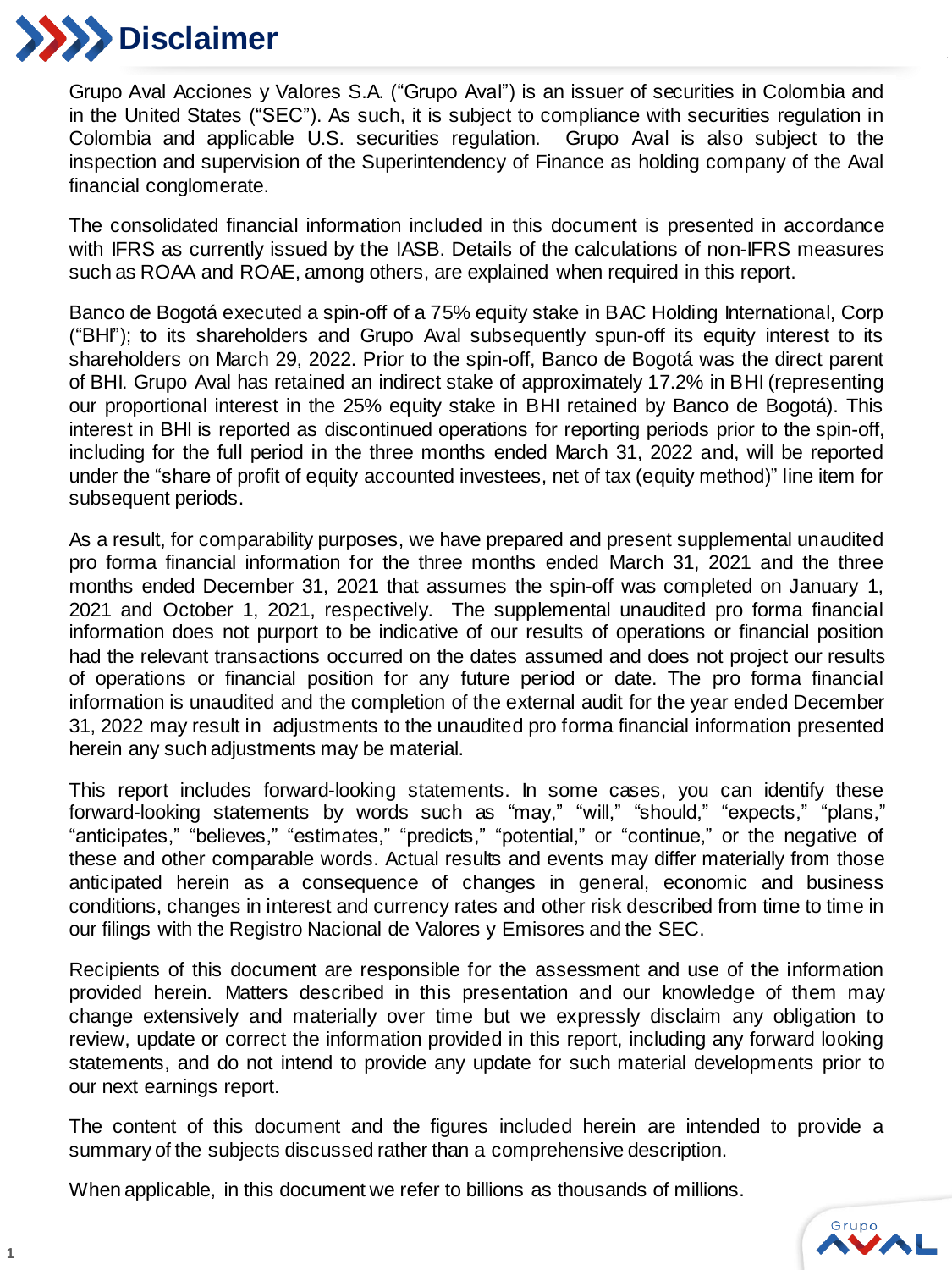#### **Bogotá, May 18th, 2022. Grupo Aval S.A. (NYSE:AVAL) reported a consolidated attributable net income of Ps 1,729.7 billion (Ps 77.6 pesos per share) for 1Q22. ROAE was 35.3% and ROAA was 3.8% for 1Q22.**

#### **Key results of the quarter:**

1Q22 brought good news to the Colombian economy, which grew at 8.5% (8.2% seasonally adjusted). The economy has grown at a pace of approximately 3% per year since 2019; in other words, the contraction experienced during the pandemic has been more than nullified.

The spin-off of 75% of BHI was completed at the end of this quarter, and consequently BHI is no longer consolidated into either Banco de Bogota's or Grupo Aval's balance sheets. As a result of the spin-off, Banco de Bogota's total shareholders' equity and Grupo Aval's attributable equity was reduced by approximated Ps 9.66 trillion and Ps 6.64 trillion respectively. Additionally, total assets decreased by approximately Ps 111.2 trillion, total loans by approximately Ps 69.8 trillion and total deposits by approximately Ps 83.8 trillion. Because the spin-off was completed at the end of the quarter, Aval's 1Q22 P&L incorporates a full quarter of 100% of BHI's net income, approximately COP545 billion, which appears identified in the P&L statement as net income from discontinued operations. In future quarters, Banco de Bogota (and thus Aval) will receive 25% of BHI's net income.

Aval reported strong results for the quarter. Attributable net income for the quarter reached Ps 1.73 trillion pesos or Ps 77.63 per share, an increase of 118% versus attributable net income during the first quarter of 2021 (Ps 0.79 trillion) and of almost 123% versus the previous quarter (Ps 0.78 trillion). This result includes a one-time gain of approximately Ps 720 billion, mostly because of the realization of OCI accounts related to the spin-off. ROAE was 35.3% and ROAA was 3.8%.

For ease of comparison the 1Q22 presentation contains certain historical figures expressed on a pro-forma basis to reflect consolidated numbers excluding BHI's contribution. As such,

- Year-on-year, Consolidated assets grew 10.3%, to Ps 261.1 trillion, consolidated gross loans grew 8.5%, to Ps 158.3 trillion and consolidated deposits grew 4.7%, to Ps 152.7 trillion.
- As of March, active debt reliefs in Colombia amounted to approximately 4% of the total consolidated loan portfolio and active debt reliefs in Panama (Multibank, which was not spun-off and is still owned 100% by Banco de Bogota) amounted to approximately 2% of the total consolidated loan portfolio. Of all loans that have concluded their relief periods, less than 1% are currently past due 90 days or more (1.4% are currently past due 30 days or more).
- The quality of Aval's loan portfolios continues to improve; the ratio of +30 days past due loans improved by 82 basis points, from 5.47% at the end of 1Q21 to 4.65% at the end of 1Q22 (unchanged vs 4Q21). +30 day past due loans for our commercial and consumer loan portfolios improved by 76 and 110 basis points, respectively, versus 1Q21. +90 day past due loans improved by 59 basis points, from 4.13% at the end of 1Q21 to 3.53% at the end of 1Q22 (10 bps vs 4Q21). Additionally, year-onyear, IFRS Stage 1 loans increased by 225 basis points (90 bps in the quarter), while Stage 2 loans decreased by 227 basis points (72bps in the quarter) and Stage 3 loans remain unchanged (decreased 20 bps in the quarter).
- Cost of Risk (1.7%) improved by 59 basis points when compared to 1Q21 (2.3%) and remained stable vs 4Q21.
- Total NIM remained stable at 4.1% vs 1Q21. During the quarter, total NIM contracted 11 bps mainly driven by a 20bps decrease in NIM on Loans
- Aval's consolidated Cost to Assets ratio improved by 51 bps, to 2.6%, during 1Q22 (versus 3.1% in 4Q21), partially because of a decrease (14.5%) in quarterly total expenses during the quarter.
- Income from our non-financial sector grew strongly (by 32.5%) when compared to 1Q21 and also when compared to 4Q21 (by 51%), mostly due to robust contributions from the energy & gas and infrastructure sectors.

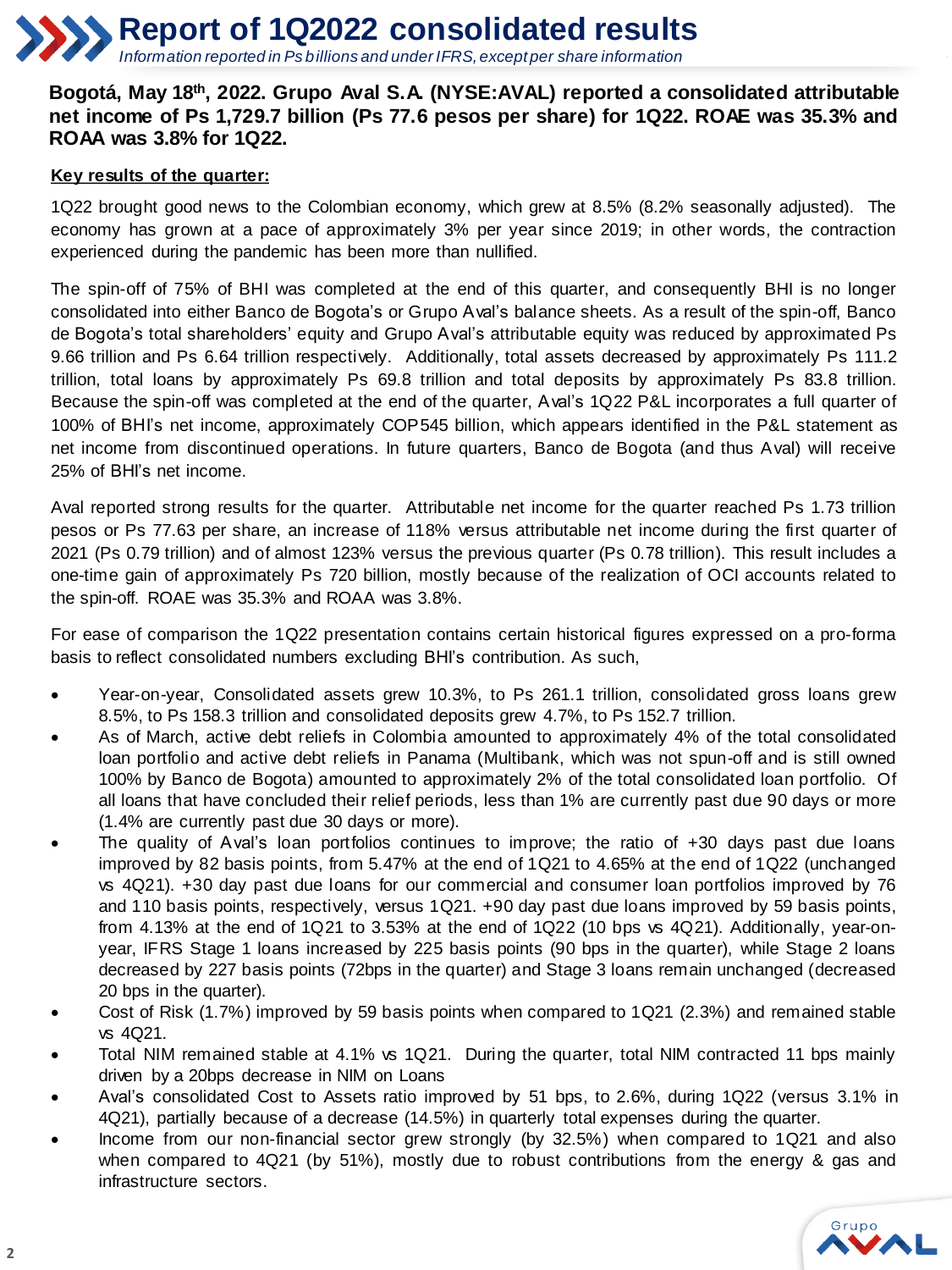**Bogotá, May 18th, 2022. Grupo Aval S.A. (NYSE:AVAL) reported a consolidated attributable net income of Ps 1,729.7 billion (Ps 77.6 pesos per share) for 1Q22. ROAE was 35.3% and ROAA was 3.8% for 1Q22.**

|                                |                            | Presented for comparability purposes |                         |                                                     |                                           |                                                  |  |  |
|--------------------------------|----------------------------|--------------------------------------|-------------------------|-----------------------------------------------------|-------------------------------------------|--------------------------------------------------|--|--|
|                                | <b>COP \$tn</b>            | Pro forma<br><b>1Q21</b>             | Pro forma<br>4Q21       | Pro forma<br>(PF) where<br>indicated<br><b>1Q22</b> | <b>1Q22 vs Pro</b><br>forma 4Q21          | 1Q22 vs Pro<br>forma 1Q21                        |  |  |
|                                | <b>Gross Loans</b>         | \$145.9                              | \$154.4                 | \$158.3                                             | 2.6%                                      | 8.5%                                             |  |  |
| <b>Balance</b><br><b>Sheet</b> | <b>Deposits</b>            | \$145.9                              | \$148.1                 | \$152.7                                             | 3.1%                                      | 4.7%                                             |  |  |
|                                | Deposits/Net Loans         | 1.05x                                | 1.00x                   | 0.99x                                               | $-0.01 x$                                 | $-0.06x$                                         |  |  |
|                                | 90 days PDLs / Gross Loans | 4.1%                                 | 3.6%                    | 3.5%                                                | $(10)$ bps                                | $(59)$ bps                                       |  |  |
| <b>Loan Quality</b>            | Allowance/90 days PDLs     | 1.43x                                | 1.55x                   | 1.58x                                               | 0.03x                                     | 0.15x                                            |  |  |
|                                | Cost of risk               | 2.3%                                 | 1.7%                    | (PF)<br>1.7%                                        | 4 bps                                     | $(59)$ bps                                       |  |  |
|                                | Net interest margin        | 4.1%                                 | 4.2%                    | (PF)<br>4.1%                                        | $(11)$ bps                                | $(1)$ bps                                        |  |  |
| <b>Other ratios</b>            | Fee income Ratio           | 19.1%                                | 21.0%                   | 13.0%                                               | (794) bps                                 | $(603)$ bps                                      |  |  |
|                                | <b>Efficiency Ratio</b>    | 39.0%                                | 51.2%                   | 30.9%                                               | $(2,035)$ bps                             | $(820)$ bps                                      |  |  |
|                                |                            | Reported<br><b>1Q21</b>              | <b>Reported</b><br>4Q21 | <b>1Q22</b>                                         | <b>1Q22 vs</b><br><b>Reported</b><br>4Q21 | <b>1Q22 vs</b><br><b>Reported</b><br><b>1Q21</b> |  |  |
|                                | Attributable net income    | \$0.79                               | \$0.78                  | \$1.73                                              | 122.7%                                    | 118.5%                                           |  |  |
| <b>Profitability</b>           | <b>ROAA</b>                | 1.8%                                 | 1.4%                    | 3.8%                                                | 236 bps                                   | 204 bps                                          |  |  |
|                                | <b>ROAE</b>                | 15.4%                                | 13.7%                   | 35.3%                                               | 2,156 bps                                 | 1,982 bps                                        |  |  |

• Pro-forma Loans, Allow ances, Net Interest, Fees and Operating costs for 1Q21 and 4Q21 are calculated based on the previously reported consolidated figures excluding BHI's contribution to these numbers.

• Pro-forma ratios for 1Q21 and 4Q21 are calculated based on the pro-forma figures explained above.

• Pro-forma ratios for 1Q22 are based on reported revenues and expenses, associated to each ratio; how ever, the denominators averages used to calculate these ratios contain pro-forma figures from previous quarters.

**Gross loans** excludes interbank and ov ernight f unds. **PDLs 90+** def ined as loans more than 90 day s past due. **Cost of Risk** calculated as Impairment loss on loans and other accounts receiv able net of recov eries of charged-off assets divided by av erage gross loans. **Net Interest** Margin includes net interest income plus net trading income from debt and equity inv estments at FVTPL divided by total av erage interest-earning assets. Fee income ratio is calculated as net income from commissions and fees divided by net interest income plus net income from commissions and fees, gross profit from sales of goods and services, net trading income, net income from other financial instruments mandatory at FVTPL and total other income. **Efficiency Ratio** is calculated as total other expenses div ided by net interest income plus net income f rom commissions and fees, gross profit from sales of goods and services, net trading income, net income from other financial instruments mandatory at FVTPL and total other income. **ROAA** is calculated as annualized Net Income div ided by av erage of total assets. **ROA**E is calculated as Net Income attributable to Av al's shareholders div ided by av erage attributable shareholders' equity . **NS** ref ers to non-signif icant f igures.

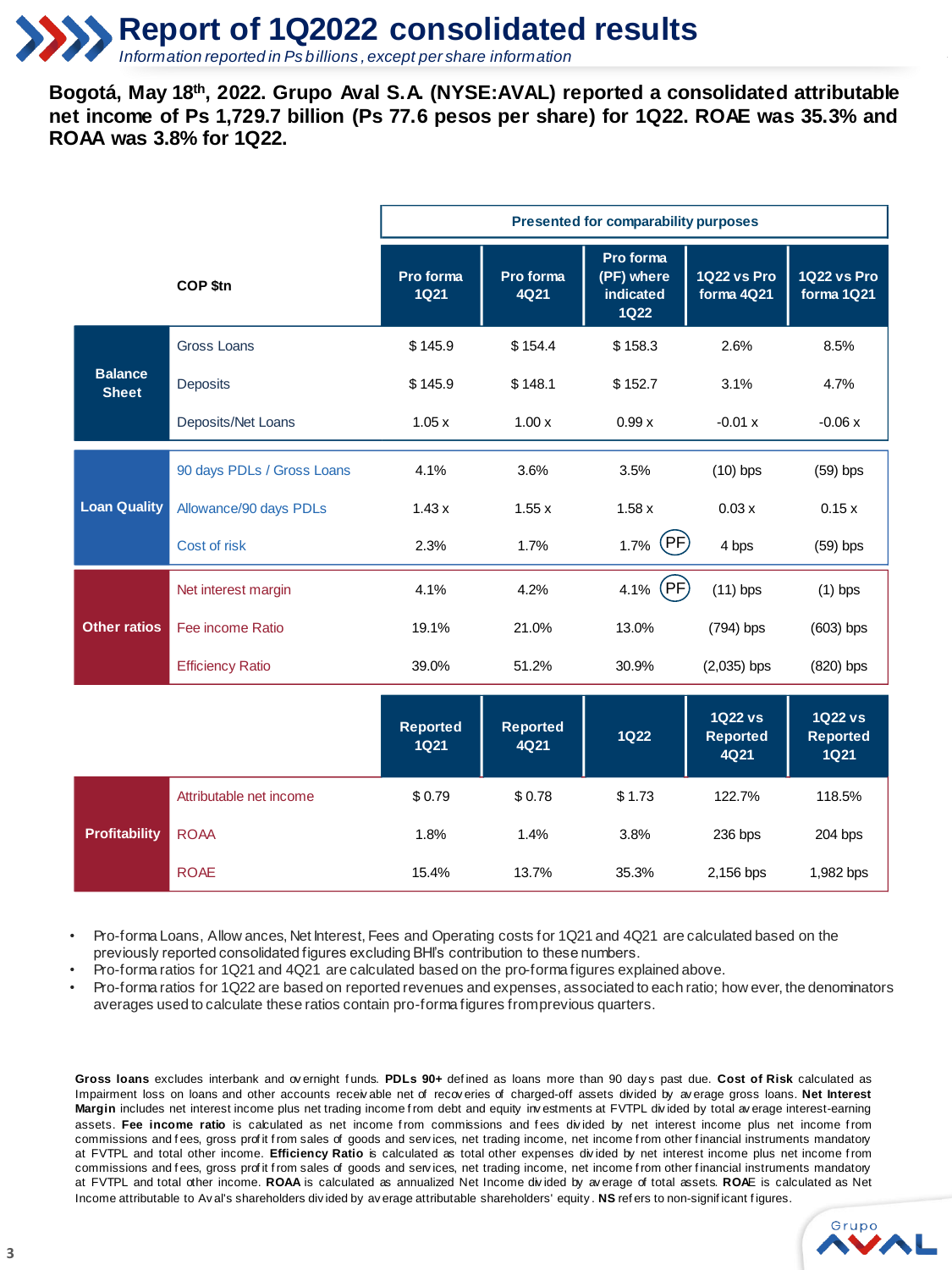# **Report of 1Q2022 consolidated results**

*Information reported in Ps billions*

#### **Grupo Aval Acciones y Valores S.A.**

**Consolidated Financial Statements** 

Supplemental unaudited pro forma financial information Information in Ps. Billions

|                                                                                                           |                           |                           |                                           | $\Delta$                   |                            |
|-----------------------------------------------------------------------------------------------------------|---------------------------|---------------------------|-------------------------------------------|----------------------------|----------------------------|
| <b>Consolidated Statement of Financial Position</b>                                                       | Pro forma 1Q21            | Pro forma 4Q21            | <b>1Q22</b>                               | 1Q22 vs. Pro<br>forma 4Q21 | 1Q22 vs. Pro<br>forma 1Q21 |
| Cash and cash equivalents                                                                                 | 17,869.6                  | 17,752.1                  | 16,407.1                                  | $-7.6%$                    | $-8.2%$                    |
| <b>Trading assets</b>                                                                                     | 11,202.7                  | 10,796.4                  | 9,846.7                                   | $-8.8%$                    | $-12.1%$                   |
| Investment securities<br>Hedging derivatives assets                                                       | 29,908.9<br>29.5          | 33,144.6<br>44.2          | 31,550.3<br>53.8                          | $-4.8%$<br>21.5%           | 5.5%<br>82.1%              |
| Total loans, net                                                                                          | 138,480.9                 | 147,432.4                 | 154,054.5                                 | 4.5%                       | 11.2%                      |
| Tangible assets                                                                                           | 7,031.2                   | 7.066.7                   | 7,003.4                                   | $-0.9%$                    | $-0.4%$                    |
| Goodwill                                                                                                  | 2,328.6                   | 2,230.3                   | 2,220.5                                   | $-0.4%$                    | $-4.6%$                    |
| Concession arrangement rights                                                                             | 9,540.9                   | 11,098.1                  | 11,338.9                                  | 2.2%                       | 18.8%                      |
| Other assets<br>Spun-off assets from BHI                                                                  | 20,325.7<br>100,193.6     | 24,869.9<br>112,469.1     | 28,648.9                                  | 15.2%<br>N.A               | 40.9%<br>N.A               |
| <b>Total assets</b>                                                                                       | 336,911.6                 | 366.903.9                 | 261,124.1                                 | $-28.8%$                   | $-22.5%$                   |
| <b>Trading liabilities</b>                                                                                | 825.7                     | 1,049.7                   | 1,360.4                                   | 29.6%                      | 64.8%                      |
| <b>Hedging derivatives liabilities</b>                                                                    | 74.0                      | 55.8                      | 52.6                                      | $-5.8%$                    | $-29.0%$                   |
| <b>Customer deposits</b>                                                                                  | 145.913.7                 | 148,098.5                 | 152,708.1                                 | 3.1%                       | 4.7%                       |
| Interbank borrowings and overnight funds<br>Borrowings from banks and others                              | 8,739.8                   | 10,278.1                  | 11,156.8<br>17,937.9                      | 8.5%<br>$-0.6%$            | 27.7%<br>35.9%             |
| <b>Bonds issued</b>                                                                                       | 13, 195.7<br>28,914.3     | 18,044.6<br>31,504.7      | 30,414.2                                  | $-3.5%$                    | 5.2%                       |
| Borrowings from development entities                                                                      | 3,878.4                   | 3,227.3                   | 3,270.0                                   | 1.3%                       | $-15.7%$                   |
| <b>Other liabilities</b>                                                                                  | 14,471.8                  | 14,734.4                  | 14,623.5                                  | $-0.8%$                    | 1.0%                       |
| <b>Spun-off liabilities from BHI</b>                                                                      | 85,703.1                  | 100,439.2                 |                                           | N.A                        | N.A                        |
| <b>Total liabilities</b>                                                                                  | 301,716.6                 | 327,432.3                 | 231,523.5                                 | $-29.3%$                   | $-23.3%$                   |
| Equity attributable to owners of the parent<br>Non-controlling interest                                   | 20,376.0<br>14,818.9      | 23,013.7<br>16,458.0      | 16,230.3<br>13,370.3                      | $-29.5%$<br>$-18.8%$       | $-20.3%$<br>$-9.8%$        |
| <b>Total equity</b>                                                                                       | 35,195.0                  | 39,471.6                  | 29,600.6                                  | $-25.0%$                   | $-15.9%$                   |
| <b>Total liabilities and equity</b>                                                                       | 336,911.6                 | 366,903.9                 | 261,124.1                                 | $-28.8%$                   | $-22.5%$                   |
| <b>Consolidated Statement of Income</b><br><b>Continued operations</b>                                    | Pro forma 1Q21            | Pro forma 4Q21            | 1Q22                                      | Δ                          |                            |
| Interest income                                                                                           | 3,111.8                   | 3,320.4                   | 3,759.8                                   | 13.2%                      | 20.8%                      |
| Interest expense                                                                                          | 1,085.6                   | 1,312.8                   | 1,679.2                                   | 27.9%                      | 54.7%                      |
| Net interest income                                                                                       | 2,026.2                   | 2,007.5                   | 2,080.6                                   | 3.6%                       | 2.7%                       |
| Loans and other accounts receivable<br>Other financial assets                                             | 929.8<br>0.7              | 793.7<br>(0.2)            | 807.3<br>18.9                             | 1.7%<br>N.A                | $-13.2%$<br>N.A.           |
| Recovery of charged-off financial assets                                                                  | (91.7)                    | (148.1)                   | (130.8)                                   | $-11.6%$                   | 42.7%                      |
| Net impairment loss on financial assets                                                                   | 838.7                     | 645.4                     | 695.4                                     | 7.8%                       | $-17.1%$                   |
| Net interest income, after impairment losses                                                              | 1,187.4                   | 1,362.2                   | 1,385.2                                   | 1.7%                       | 16.7%                      |
| Net income from commissions and fees                                                                      | 756.2                     | 805.0                     | 710.0                                     | $-11.8%$                   | $-6.1%$                    |
| Gross profit from sales of goods and services<br>Net trading income                                       | 770.7<br>189.6            | 676.6<br>230.7            | 1,020.6<br>(287.3)                        | 50.8%<br>N.A               | 32.4%<br>N.A               |
| Net income from other financial instruments mandatory at FVTPL                                            | 81.6                      | 62.8                      | 73.9                                      | 17.7%                      | $-9.5%$                    |
| Total other income                                                                                        | 140.2                     | 52.9                      | 1,845.9                                   | N.A.                       | N.A.                       |
| Total other expenses                                                                                      | 1,548.1                   | 1,963.7                   | 1,679.5                                   | $-14.5%$                   | 8.5%                       |
| Net income before income tax expense                                                                      | 1,577.7                   | 1,226.4                   | 3,068.8                                   | 150.2%                     | 94.5%                      |
| Income tax expense                                                                                        | 491.9<br>1,085.8          | 379.4<br>847.0            | 633.0<br>2,435.9                          | 66.8%<br>187.6%            | 28.7%<br>124.3%            |
| Net income for the period of continued operations<br>Net income for the period of discontinued operations | 365.8                     | 444.6                     | 544.9                                     | 22.6%                      | 49.0%                      |
| Net income for the period                                                                                 | 1,451.6                   | 1,291.6                   | 2,980.8                                   | 130.8%                     | 105.3%                     |
| Non-controlling interest                                                                                  | 659.8                     | 514.9                     | 1,251.1                                   | 143.0%                     | 89.6%                      |
| Net income attributable to owners of the parent                                                           | 791.8                     | 776.8                     | 1,729.7                                   | 122.7%                     | 118.5%                     |
| <b>Key ratios</b>                                                                                         | Pro forma 1Q21            | Pro forma 4Q21            | Pro forma (PF)<br>where indicated<br>1Q22 |                            |                            |
| Net Interest Margin(1)                                                                                    | 4.7%                      | 4.3%                      | $4.4\%$ (PF)                              |                            |                            |
| Net Interest Margin (including net trading income)(1)                                                     | 4.1%                      | 4.2%                      | $4.1\%$ (PF)                              |                            |                            |
| Efficiency ratio(2)<br>90 days PDL / Gross loans (5)                                                      | 39.0%<br>4.1%             | 51.2%<br>3.6%             | 30.9%<br>3.5%                             |                            |                            |
| Provision expense / Average gross loans (6)                                                               | 2.3%                      | 1.7%                      | 1.7% (PF)                                 |                            |                            |
| Allowance / 90 days PDL (5)                                                                               | 1.43                      | 1.55                      | 1.58                                      |                            |                            |
| Allowance / Gross loans                                                                                   | 5.9%                      | 5.6%                      | 5.6%                                      |                            |                            |
| Charge-offs / Average gross loans (6)                                                                     | 2.9%                      | 2.2%                      | 2.0% 图                                    |                            |                            |
| Total loans, net / Total assets<br>Deposits / Total loans, net                                            | 58.5%<br>105.4%           | 57.9%<br>100.5%           | 59.0%<br>99.1%                            |                            |                            |
|                                                                                                           |                           |                           |                                           |                            |                            |
| <b>Key ratios</b>                                                                                         | 1T21 Reportado            | 4T21 Proforma             | 1T22 Proforma                             |                            |                            |
| Equity / Assets                                                                                           | 10.4%                     | 10.8%                     | 11.3%                                     |                            |                            |
| Tangible equity ratio (7)<br>ROAA(3)                                                                      | 7.8%<br>1.8%              | 8.2%<br>1.4%              | 10.0%<br>3.8%                             |                            |                            |
| ROAE(4)                                                                                                   | 15.4%                     | 13.7%                     | 35.3%                                     |                            |                            |
| Shares outstanding (EoP)                                                                                  | 22,281,017,159            | 22.281.017.159            | 22,281,017,159                            |                            |                            |
| Shares outstanding (Average)<br>Common share price (EoP)                                                  | 22,281,017,159<br>1,188.0 | 22,281,017,159<br>1.054.0 | 22,281,017,159<br>965.0                   |                            |                            |
| Preferred share price (EoP)                                                                               | 1,144.0                   | 1,059.0                   | 852.0                                     |                            |                            |
| BV/ EoP shares in Ps.                                                                                     | 914.5                     | 1,032.9                   | 728.4                                     |                            |                            |
| <b>EPS</b>                                                                                                | 35.5                      | 34.9                      | 77.6                                      |                            |                            |
| P/E(8)<br>P/BV (8)                                                                                        | 8.0<br>1.3                | 7.6<br>1.0                | 2.7<br>1.2                                |                            |                            |
|                                                                                                           |                           |                           |                                           |                            |                            |

• Pro-forma Loans, Allowances, Net Interest, Fees and Operating costs for 1Q21 and 4Q21 are calculated based on the previously reported consolidated figures excluding BHI's contribution to these

numbers. • Pro-forma ratios for 1Q21 and 4Q21 are calculated based on the pro-forma figures explained above.

• Pro-forma ratios for 1Q22 are based on reported revenues and expenses, associated to each ratio; however, the denominators averages used to calculate these ratios contain pro-forma figures from

previous quarters.<br>(1) MM is calculated as Net Interest Income divided by the average of Interest Earning Assets; (2) Efficiency Ratio is calculated as total other expenses divided by net interest income plus net income fr gross loans for the period; (7) Tanglible Equity Ratio is calculated as Total Equity minus Intangibles (excluding those related to concessions) divided by Total Assets minus Intangibles (excluding those related to<br>concessi

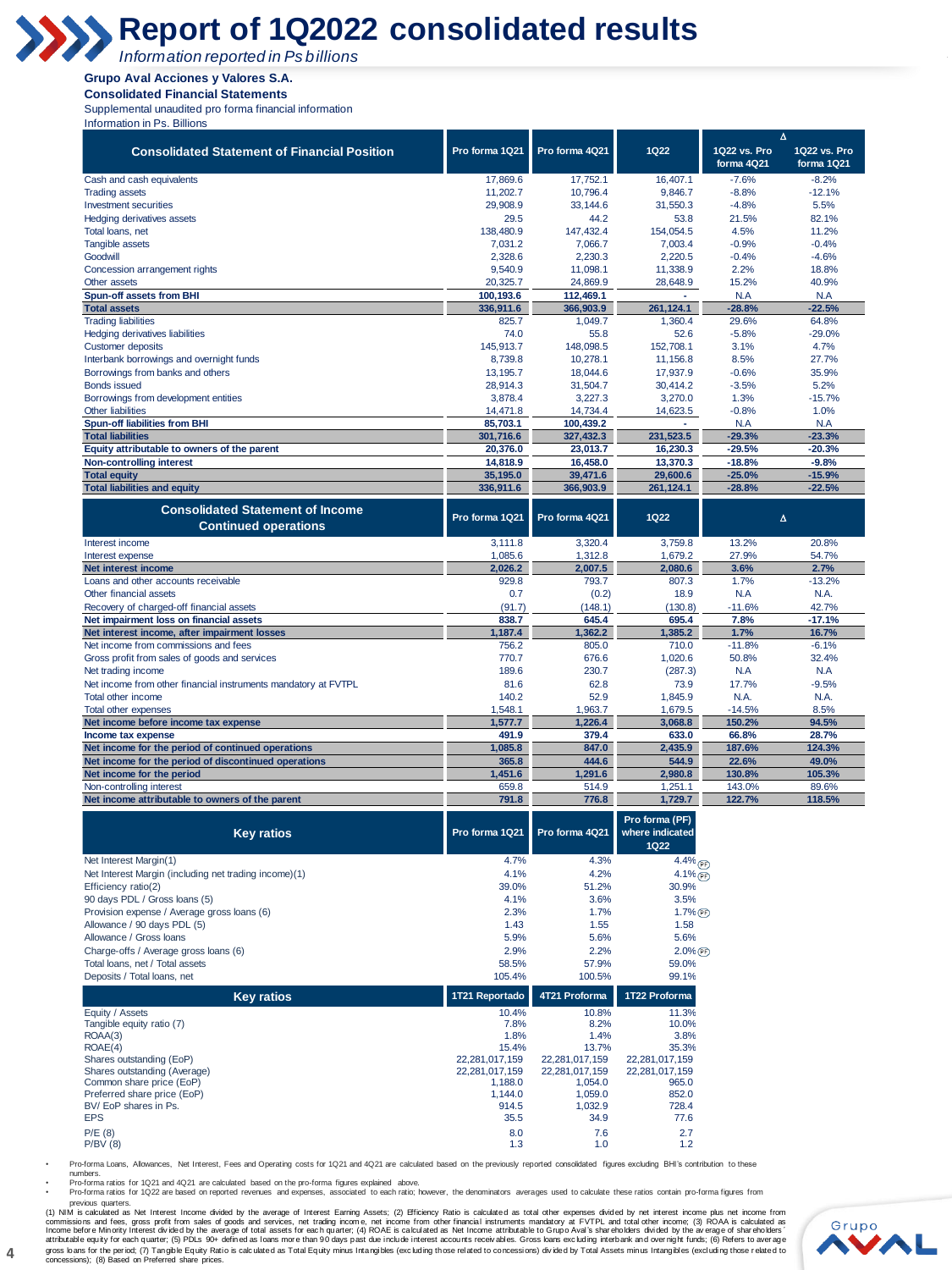**Report of 1Q2022 consolidated results**

*Information reported in Ps billions*

## **Statement of Financial Position Analysis**

- Pro-forma figures for 1Q21 and 4Q21 are calculated based on the previously reported consolidated figures excluding BHI's contribution to these numbers.
- Pro-forma ratios for 1Q21 and 4Q21 are calculated based on the pro-forma figures explained above.
- Pro-forma ratios for 1Q22 are based on reported revenues and expenses, associated to each ratio; however, the denominators averages used to calculate these ratios contain proforma figures from previous quarters.

### **1. Assets (1)**

Total assets as of March 31<sup>st</sup>, 2022 totaled Ps 261,124.1 billion showing an increase of 10.3% versus pro forma total assets in March 31st, 2021 and of 2.6% versus pro forma December 31st, 2021. Growth was mainly driven by (i) a 11.2% year over year growth in total loans, net to Ps 154,054.5 billion, (ii) a 40.9% yearly growth in other assets, net to Ps 28,648.9 billion and (iii) a 5.5% year over year growth in investment securities to Ps 31,550.3 billion.

Reported total assets as of March 31<sup>st</sup>, 2021 and December 31<sup>st</sup>, 2021 were 336,911.6 and 366,903.9, respectively.

#### **1.1 Loan portfolio (1)**

Gross loans (excluding interbank and overnight funds) increased by 8.5% between March 31<sup>st</sup>, 2022 and pro forma March 31 $*$ , 2021 to Ps 158,293.9 mainly driven by (i) a 11.6% increase in Consumer loans to Ps 51,984.3 billion, (ii) a 5.9% increase in Commercial loans to Ps 91,006.7 billion and (iii) a 15.1% increase in Mortgages loans to Ps 15,010.3 billion.

Interbank & overnight funds increased by 158.1% to Ps 4,584.7 billion versus the pro forma 4Q21.

**1Q22 vs. Pro forma Pro forma 4Q21 1Q22 vs. 1Q21 Gross loans** Commercial loans 85,924.5 88,591.1 91,006.7 2.7% 5.9% Consumer loans 46,596.5 50,765.3 51,984.3 2.4% 11.6% Mortgages loans 13,039.2 14,681.5 15,010.3 2.2% 15.1% Microcredit loans 358.8 317.7 292.6 -7.9% -18.4% **Gross loans 145,918.9 154,355.6 158,293.9 2.6% 8.5%** Interbank & overnight funds 1,188.2 1,776.3 4,584.7 158.1% 285.9% **Total gross loans 147,107.1 156,131.8 162,878.7 4.3% 10.7% Loss allowance (8,626.2) (8,699.4) (8,824.2) 1.4% 2.3%** Allowance for impairment of commercial loans (4,704.7) (5,171.1) (5,346.5) 3.4% 13.6% Allowance for impairment of consumer loans (3,471.2) (3,026.7) (3,014.8) -0.4% -13.1% Allowance for impairment of mortgages (329.2) (329.2) (396.5) (373.4) -5.8% 13.4% Allowance for impairment of microcredit loans (121.2) (120.2) (105.1) (89.5) -14.8% -26.1% **Total loans, net 138,480.9 147,432.4 154,054.5 4.5% 11.2% 1Q22**  $\Delta$ **Total loans, net Pro forma 1Q21 Pro forma**  (1) **4Q21** (1)

Loss allowance was Ps 8,824.2 billion as of March 31<sup>st</sup>, 2022 taking net loans to Ps 154,054.5 billion.

Reported total loans, net as of March 31<sup>st</sup>, 2021 and December 31<sup>st</sup>, 2021 were billion and Ps 201,016.7 billion and Ps 220,297.8, respectively.



(1) Pro-forma total assets and total loans, net for 1Q21 and 4Q21 are calculated based on the reported consolidated figures excluding BHI's contribution to these numbers.

**5**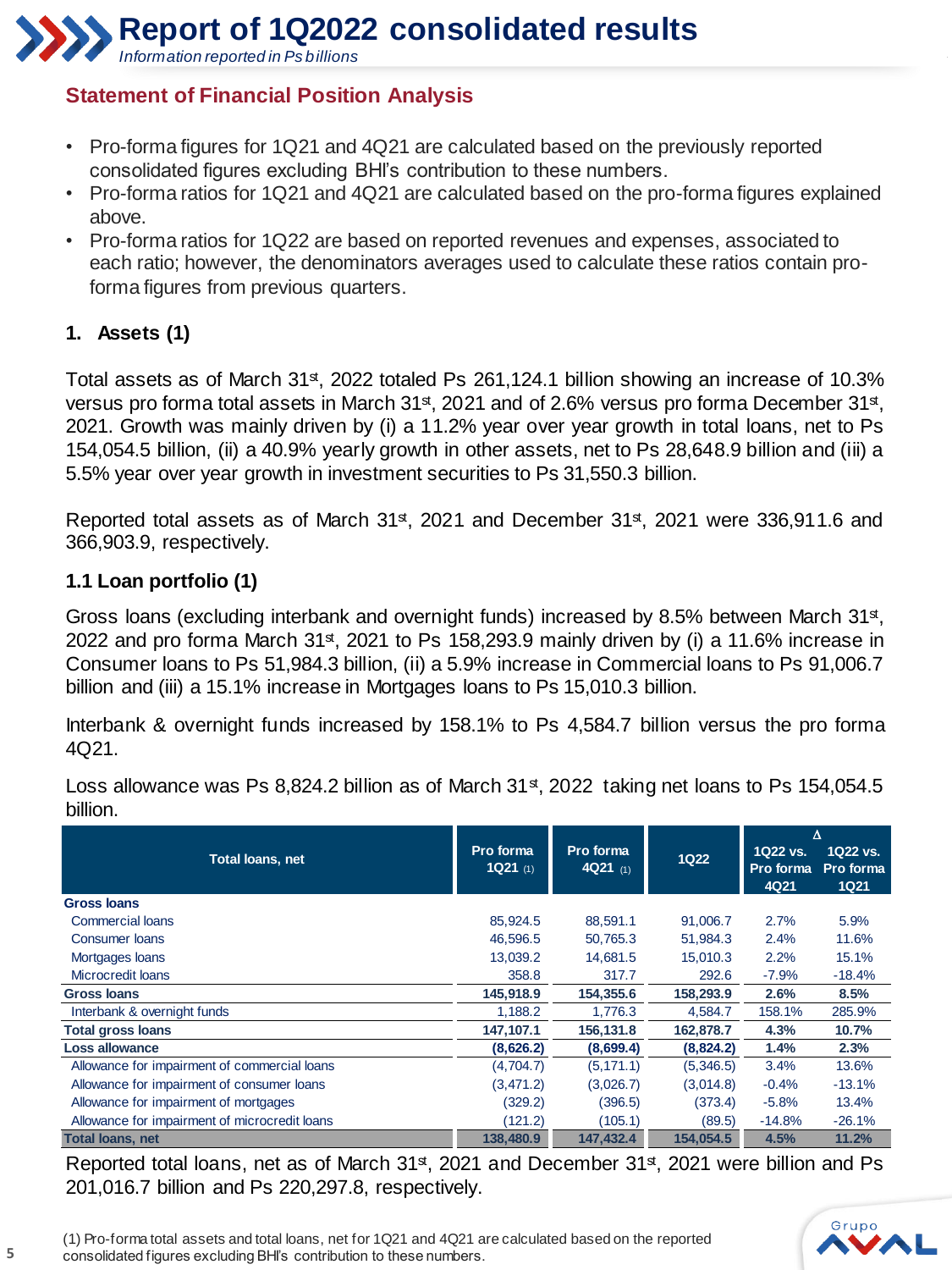

The following table shows the gross loan composition per product of each of our loan categories.

|                             |                       |                       |             | Δ                             |                                      |
|-----------------------------|-----------------------|-----------------------|-------------|-------------------------------|--------------------------------------|
| <b>Gross loans</b>          | Pro forma<br>1Q21 (1) | Pro forma<br>4Q21 (1) | <b>1Q22</b> | 1Q22 vs.<br>Pro forma<br>4Q21 | 1Q22 vs.<br>Pro forma<br><b>1Q21</b> |
| General purpose             | 61,792.6              | 63,952.8              | 65,254.4    | 2.0%                          | 5.6%                                 |
| Working capital             | 9,821.0               | 10,693.9              | 11,682.5    | 9.2%                          | 19.0%                                |
| <b>Financial leases</b>     | 9,925.2               | 10,107.8              | 10,042.3    | $-0.6%$                       | 1.2%                                 |
| Funded by development banks | 3,741.8               | 3,198.6               | 3,250.1     | 1.6%                          | $-13.1%$                             |
| <b>Overdrafts</b>           | 323.4                 | 347.6                 | 413.5       | 19.0%                         | 27.9%                                |
| <b>Credit cards</b>         | 320.5                 | 290.4                 | 363.8       | 25.3%                         | 13.5%                                |
| <b>Commercial loans</b>     | 85,924.5              | 88,591.1              | 91,006.7    | 2.7%                          | 5.9%                                 |
| Payroll loans               | 27,323.9              | 29,965.0              | 30,860.5    | 3.0%                          | 12.9%                                |
| Personal loans              | 9,293.7               | 10,037.9              | 10,429.1    | 3.9%                          | 12.2%                                |
| <b>Credit cards</b>         | 5,627.1               | 5,962.6               | 5.932.9     | $-0.5%$                       | 5.4%                                 |
| Automobile and vehicle      | 4,135.9               | 4,557.8               | 4,557.9     | 0.0%                          | 10.2%                                |
| <b>Financial leases</b>     | 29.7                  | 25.4                  | 23.9        | $-6.0%$                       | $-19.5%$                             |
| <b>Overdrafts</b>           | 46.9                  | 48.0                  | 50.4        | 5.2%                          | 7.5%                                 |
| Other                       | 139.2                 | 168.7                 | 129.6       | $-23.2%$                      | $-6.9%$                              |
| <b>Consumer loans</b>       | 46,596.5              | 50,765.3              | 51,984.3    | 2.4%                          | 11.6%                                |
| <b>Mortgages</b>            | 11,190.0              | 12,619.8              | 12,878.1    | 2.0%                          | 15.1%                                |
| <b>Housing leases</b>       | 1,849.2               | 2,061.7               | 2,132.2     | 3.4%                          | 15.3%                                |
| <b>Mortgages loans</b>      | 13,039.2              | 14,681.5              | 15,010.3    | 2.2%                          | 15.1%                                |
| <b>Microcredit loans</b>    | 358.8                 | 317.7                 | 292.6       | $-7.9%$                       | $-18.4%$                             |
| <b>Gross loans</b>          | 145,918.9             | 154,355.6             | 158,293.9   | 2.6%                          | 8.5%                                 |
| Interbank & overnight funds | 1,188.2               | 1,776.3               | 4,584.7     | 158.1%                        | 285.9%                               |
| <b>Total gross loans</b>    | 147,107.1             | 156.131.8             | 162,878.7   | 4.3%                          | 10.7%                                |

Over the last twelve months, our retail products have driven our loan portfolio growth.

Commercial loans increased compared with pro forma figures by 5.9% over the year and grew 2.7% in the last quarter.

Consumer loans growth compared with pro forma figures over the last year and quarter was mainly driven by payrolls loans and personal loans. Consumer loans grew by 11.6% during the last twelve months and 2.4% between March 31<sup>st</sup>, 2022 and December 31<sup>st</sup>, 2021.

Mortgages loans increased by 15.1% versus pro forma 1Q21 and 2.2% versus pro forma 4Q21.

Reported commercial loans reached Ps 122,027.8 billion in December 31<sup>st</sup>, 2021 and Ps 114,497.6 billion in March 31st, 2021.

Reported consumer loans totaled Ps 76,889.1 billion in December 31<sup>st</sup>, 2021 and Ps 68.626.8 billion in March 31st, 2021.

Reported mortgages loans reached Ps 29,120.3 billion in December 31<sup>st</sup>, 2021 and Ps 26,030.9 billion in March 31st, 2021.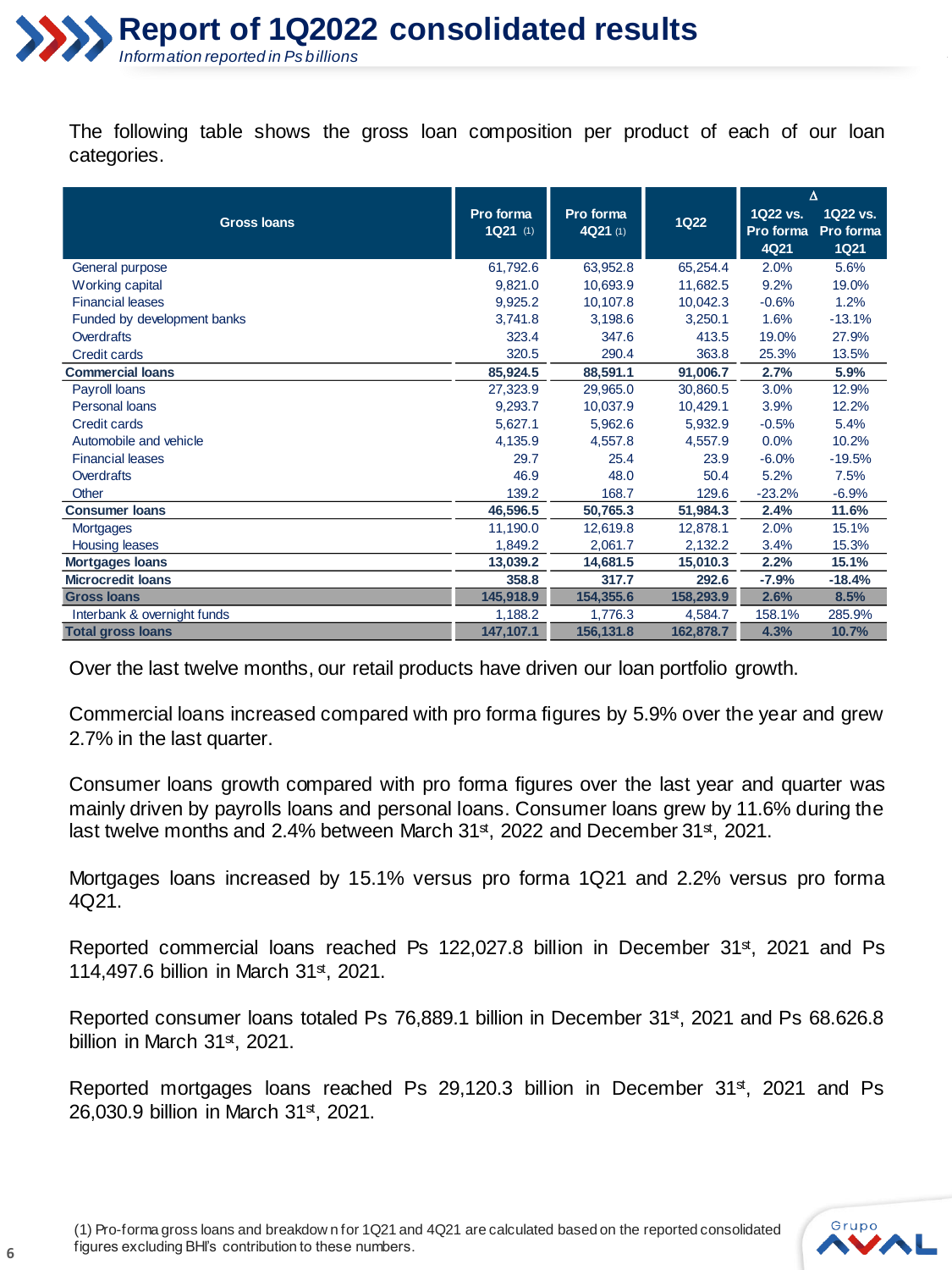# **Report of 1Q2022 consolidated results**

*Information reported in Ps billions* 

The following table shows the loans and receivables composition per entity. During the last twelve months, Banco de Occidente showed the highest growth rate within our banking operation in Colombia, driven by a strong performance in all types of loans with consumer loans growing 15.7%, commercial loans 14.9% and mortgages growing 13.3%.

|                             |                                    |                         |             | Δ                             |                                      |
|-----------------------------|------------------------------------|-------------------------|-------------|-------------------------------|--------------------------------------|
| Gross Ioans / Bank (\$)     | Pro forma<br>1Q21 $(1)$            | Pro forma<br>$4Q21$ (1) | <b>1Q22</b> | 1Q22 vs.<br>Pro forma<br>4Q21 | 1Q22 vs.<br>Pro forma<br><b>1Q21</b> |
| Banco de Bogotá             | 79.074.7                           | 81,901.8                | 83,017.5    | 1.4%                          | 5.0%                                 |
| Banco de Occidente          | 33,145.2                           | 36,599.2                | 38,124.3    | 4.2%                          | 15.0%                                |
| <b>Banco Popular</b>        | 21,766.2                           | 22,617.6                | 23,509.7    | 3.9%                          | 8.0%                                 |
| Banco AV Villas             | 11.977.9                           | 13.114.5                | 13,627.7    | 3.9%                          | 13.8%                                |
| Corficolombiana             | 1,739.8                            | 1,912.8                 | 1,849.9     | $-3.3%$                       | 6.3%                                 |
| <b>Eliminations</b>         | (1,784.8)                          | (1,790.4)               | (1,835.2)   | 2.5%                          | 2.8%                                 |
| <b>Gross loans</b>          | 145,918.9                          | 154,355.6               | 158,293.9   | 2.6%                          | 8.5%                                 |
| Interbank & overnight funds | 1,188.2                            | 1,776.3                 | 4,584.7     | 158.1%                        | 285.9%                               |
| <b>Total gross loans</b>    | 147,107.1                          | 156,131.8               | 162,878.7   | 4.3%                          | 10.7%                                |
| Gross Ioans / Bank (%)      | Pro forma<br>$1Q21$ <sup>(1)</sup> | Pro forma<br>$4Q21$ (1) | <b>1Q22</b> |                               |                                      |
| Banco de Bogotá             | 54.2%                              | 53.1%                   | 52.4%       |                               |                                      |
| Banco de Occidente          | 22.7%                              | 23.7%                   | 24.1%       |                               |                                      |
| <b>Banco Popular</b>        | 14.9%                              | 14.7%                   | 14.9%       |                               |                                      |
| <b>Banco AV Villas</b>      | 8.2%                               | 8.5%                    | 8.6%        |                               |                                      |

Of the total gross loans, 91.6% are domestic and 8.4% are foreign. In terms of gross loans (excluding interbank and overnight funds), 91.4% are domestic and 8.6% are foreign (reflecting the Multi Financial Group operation).

Corficolombiana 1.2% 1.2% 1.2% Eliminations -1.2% -1.2% -1.2% **Gross loans 100% 100% 100%**

The quality of our loan portfolio improved during the quarter.

Our 30 days PDL to total loans closed in 4.6% for 1Q22, 4.7% for pro forma 4Q21, and 5.5% in pro forma 1Q21. The ratio of 90 days PDL to total loans was 3.5% for 1Q22, 3.6% for pro forma 4Q21 and 4.1% for pro forma 1Q21.

Commercial loans 30 days PDL ratio was 4.5% for 1Q22, 4.6% for pro forma 4Q21 and 5.3% for pro forma 1Q21; 90 days PDL ratio was 4.0%, 4.0% and 4.7%, respectively. Consumer loans 30 days PDL ratio was 4.5% for 1Q22 and pro forma 4Q21, and 5.6% for pro forma 1Q21; 90 days PDL ratio was 2.7%, 3.0% and 3.2%, respectively. Mortgages' 30 days PDL ratio was 5.5% for 1Q22, 4.9% for pro forma 4Q21 and 5.7% for pro forma 1Q21; 90 days PDL ratio was 3.3%, 3.2% and 3.4%, respectively.

|                               |                                 |                          |             |                               | Δ                                    |
|-------------------------------|---------------------------------|--------------------------|-------------|-------------------------------|--------------------------------------|
| <b>Total gross loans</b>      | Pro forma<br><b>1Q21</b><br>(1) | Pro forma<br>4Q21<br>(1) | <b>1Q22</b> | 1Q22 vs.<br>Pro forma<br>4Q21 | 1Q22 vs.<br>Pro forma<br><b>1Q21</b> |
| "A" normal risk               | 131.809.4                       | 137.613.1                | 141.769.7   | 3.0%                          | 7.6%                                 |
| "B" acceptable risk           | 3.742.5                         | 4,032.8                  | 3.965.2     | $-1.7%$                       | 5.9%                                 |
| "C" appreciable risk          | 3.662.8                         | 4.322.0                  | 4.180.5     | $-3.3%$                       | 14.1%                                |
| "D" significant risk          | 3.675.4                         | 4,663.5                  | 4.501.9     | $-3.5%$                       | 22.5%                                |
| "E" unrecoverable             | 3.028.9                         | 3.724.2                  | 3.876.7     | 4.1%                          | 28.0%                                |
| <b>Gross loans</b>            | 145,918.9                       | 154,355.6                | 158.293.9   | 2.6%                          | 8.5%                                 |
| Interbank and overnight funds | 1.188.2                         | 1.776.3                  | 4.584.7     | 158.1%                        | 285.9%                               |
| <b>Total gross loans</b>      | 147.107.1                       | 156.131.8                | 162,878.7   | 4.3%                          | 10.7%                                |
| CDE loans / gross loans (*)   | 7.1%                            | 8.2%                     | 7.9%        |                               |                                      |

(1) Pro-forma gross loans, total gross loans and breakdow n for 1Q21 and 4Q21 are calculated based on the reported consolidated figures excluding BHI's contribution to these numbers. Pro-forma PDLs for 1Q21 and 4Q21 are calculated based on the pro-forma figures explained above.

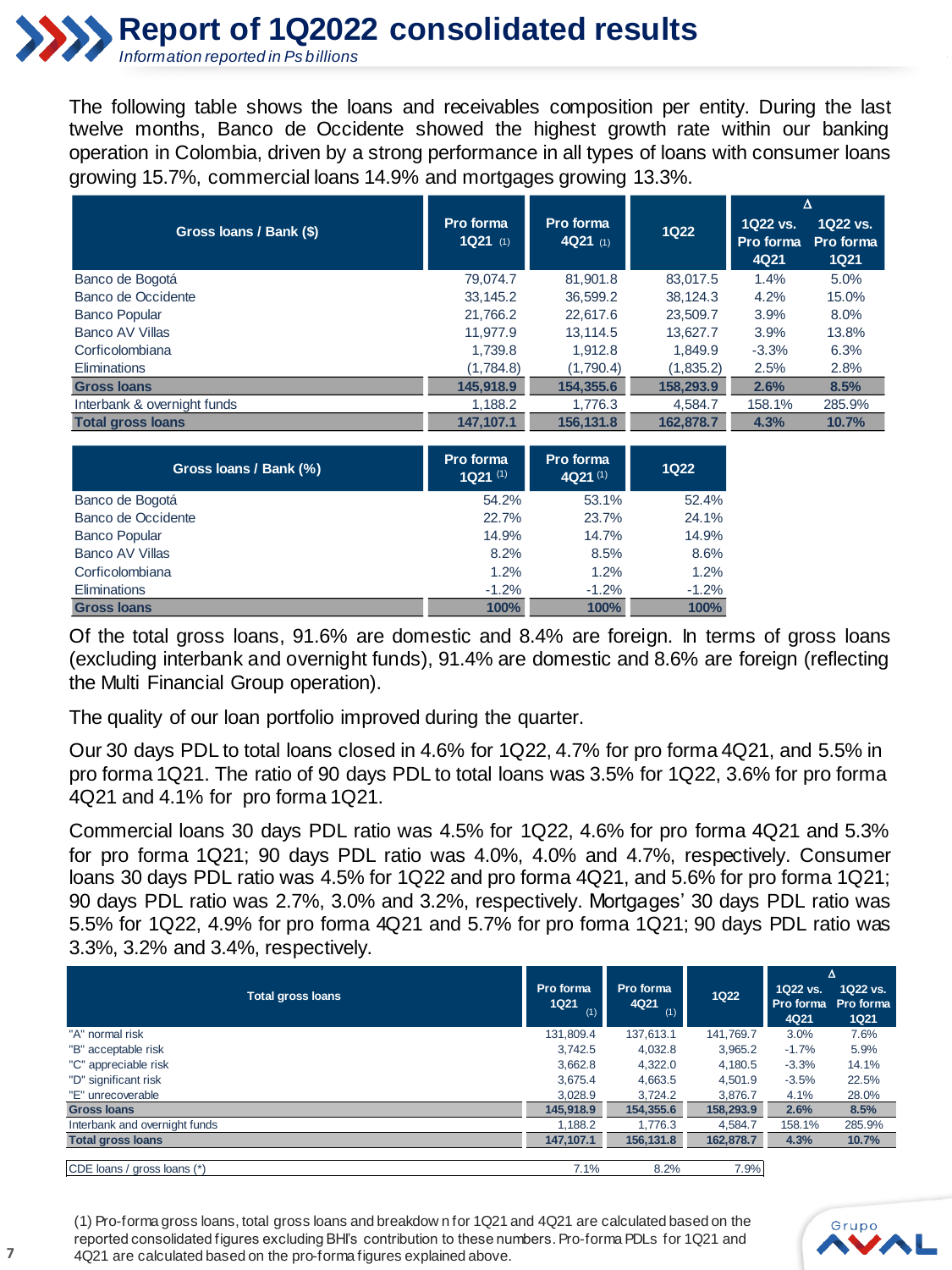

|                                 |                      |                       |             |                               | Δ                                    |
|---------------------------------|----------------------|-----------------------|-------------|-------------------------------|--------------------------------------|
| Past due loans                  | Pro forma<br>1Q21(1) | Pro forma<br>4Q21 (1) | <b>1Q22</b> | 1Q22 vs.<br>Pro forma<br>4Q21 | 1Q22 vs.<br>Pro forma<br><b>1Q21</b> |
| Performing                      | 81,380.4             | 84,527.7              | 86,882.8    | 2.8%                          | 6.8%                                 |
| Between 31 and 90 days past due | 534.0                | 528.9                 | 476.5       | $-9.9%$                       | $-10.8%$                             |
| +90 days past due               | 4.010.2              | 3,534.5               | 3,647.4     | 3.2%                          | $-9.0%$                              |
| <b>Commercial loans</b>         | 85,924.5             | 88,591.1              | 91,006.7    | 2.7%                          | 5.9%                                 |
| Performing                      | 43,997.9             | 48,457.6              | 49,657.5    | 2.5%                          | 12.9%                                |
| Between 31 and 90 days past due | 1,095.1              | 793.2                 | 947.2       | 19.4%                         | $-13.5%$                             |
| +90 days past due               | 1,503.6              | 1,514.5               | 1.379.6     | $-8.9%$                       | $-8.2%$                              |
| <b>Consumer loans</b>           | 46,596.5             | 50,765.3              | 51,984.3    | 2.4%                          | 11.6%                                |
| Performing                      | 12,297.8             | 13,968.7              | 14,190.7    | 1.6%                          | 15.4%                                |
| Between 31 and 90 days past due | 303.3                | 242.2                 | 329.8       | 36.2%                         | 8.8%                                 |
| +90 days past due               | 438.1                | 470.5                 | 489.8       | 4.1%                          | 11.8%                                |
| <b>Mortgages loans</b>          | 13,039.2             | 14,681.5              | 15,010.3    | 2.2%                          | 15.1%                                |
| Performing                      | 260.3                | 217.3                 | 209.0       | $-3.8%$                       | $-19.7%$                             |
| Between 31 and 90 days past due | 29.6                 | 13.5                  | 10.3        | $-24.1%$                      | $-65.2%$                             |
| +90 days past due               | 68.9                 | 86.9                  | 73.3        | $-15.7%$                      | 6.3%                                 |
| <b>Microcredit Ioans</b>        | 358.8                | 317.7                 | 292.6       | $-7.9%$                       | $-18.4%$                             |
| <b>Gross loans</b>              | 145,918.9            | 154,355.6             | 158,293.9   | 2.6%                          | 8.5%                                 |
| Interbank & overnight funds     | 1,188.2              | 1,776.3               | 4,584.7     | 158.1%                        | <b>N.A.</b>                          |
| <b>Total gross loans</b>        | 147,107.1            | 156,131.8             | 162,878.7   | 4.3%                          | 10.7%                                |

| 30 Days PDL / gross loans (*) | 5.5%  | 4.7% | 4.6% |
|-------------------------------|-------|------|------|
| 90 Days PDL / gross loans (*) | $1\%$ | 3.6% | 3.5% |
|                               |       |      |      |

| Loans by stages (%)                                 | Pro forma<br>$1Q21$ (1) | Pro forma<br>$4Q21$ (1) | 1Q22  |
|-----------------------------------------------------|-------------------------|-------------------------|-------|
| Loans classified as Stage 2 / gross loans           | 12.8%                   | 11.3%                   | 10.5% |
| Loans classified as Stage 3 / gross loans           | 6.9%                    | 7.1%                    | 6.9%  |
| Loans classified as Stage 2 and 3 / gross loans     | 19.7%                   | 18.3%                   | 17.4% |
| Allowance for Stage 1 loans / Stage 1 loans         | 1.1%                    | 0.9%                    | 0.9%  |
| Allowance for Stage 2 loans / Stage 2 loans         | 11.3%                   | 9.9%                    | 10.5% |
| Allowance for Stage 3 loans / Stage 3 loans         | 52.1%                   | 53.1%                   | 53.5% |
| Allowance for Stage 2 y 3 loans / Stage 2 y 3 loans | 25.6%                   | 26.6%                   | 27.5% |

Grupo Aval's coverage over its 90 days PDL was 1.6x for 1Q22 and pro forma 4Q21, and 1.4x for pro forma 1Q21. Allowance to CDE Loans was 0.7x for 1Q22 and pro forma 4Q21, and 0.8x for pro forma 1Q21, allowance to 30 days PDL was 1.2x in 1Q22 and pro forma 4Q21, and 1.1x for pro forma 1Q21. Impairment loss, net of recoveries of charged off assets to average gross loans was 1.7% in pro forma 1Q22 and pro forma 4Q21, and 2.3% in pro forma 1Q21. Chargeoffs to average gross loans was 2.0% in pro forma 1Q22, 2.2% in pro forma 4Q21, and 2.9% in pro forma 1Q21.

| <b>Total gross loans</b>                                                           | Pro forma<br>$1021$ (1) | Pro forma<br>4Q21<br>(1) | <b>1Q22</b><br>(2)  |
|------------------------------------------------------------------------------------|-------------------------|--------------------------|---------------------|
| Allowance for impairment / CDE loans                                               | 0.8                     | 0.7                      | 0.7                 |
| Allowance for impairment / 30 days PDL                                             | 1.1                     | 1.2                      | 1.2                 |
| Allowance for impairment / 90 days PDL                                             | 1.4                     | 1.6                      | 1.6                 |
| Allowance for impairment / gross loans (*)                                         | 5.9%                    | 5.6%                     | 5.6%                |
| Impairment loss / CDE loans                                                        | 0.4                     | 0.2                      | 0.3                 |
| Impairment loss / 30 days PDL                                                      | 0.5                     | 0.4                      | 0.4                 |
| Impairment loss / 90 days PDL                                                      | 0.6                     | 0.6                      | 0.6                 |
| Impairment loss / average gross loans (*)                                          | 2.6%                    | 2.1%                     | (PF) 2.1%           |
| Impairment loss, net of recoveries of charged-off assets / average gross loans (*) | 2.3%                    | 1.7%                     | <sup>@</sup> 1.7%   |
| Charge-offs / average gross loans (*)                                              | 2.9%                    | 2.2%                     | $\circledcirc$ 2.0% |

(\*) Gross loans exclude interbank and overnight funds. 30 days past due and 90 days past due are calculated on a capital plus interest accounts receivable basis.

(1) Pro-forma past due loans, loans by stages and total gross loans and breakdow n for 1Q21 and 4Q21 are calculated based on the reported consolidated figures excluding BHI's contribution to these numbers. Pro-forma ratios for 1Q21 and 4Q21 are calculated based on the pro-forma figures explained above.

(2) Pro-forma ratios for 1Q22 are based on reported revenues and expenses, associated to each ratio; how ever, the denominators averages used to calculate these ratios contain pro-forma figures from previous quarters.

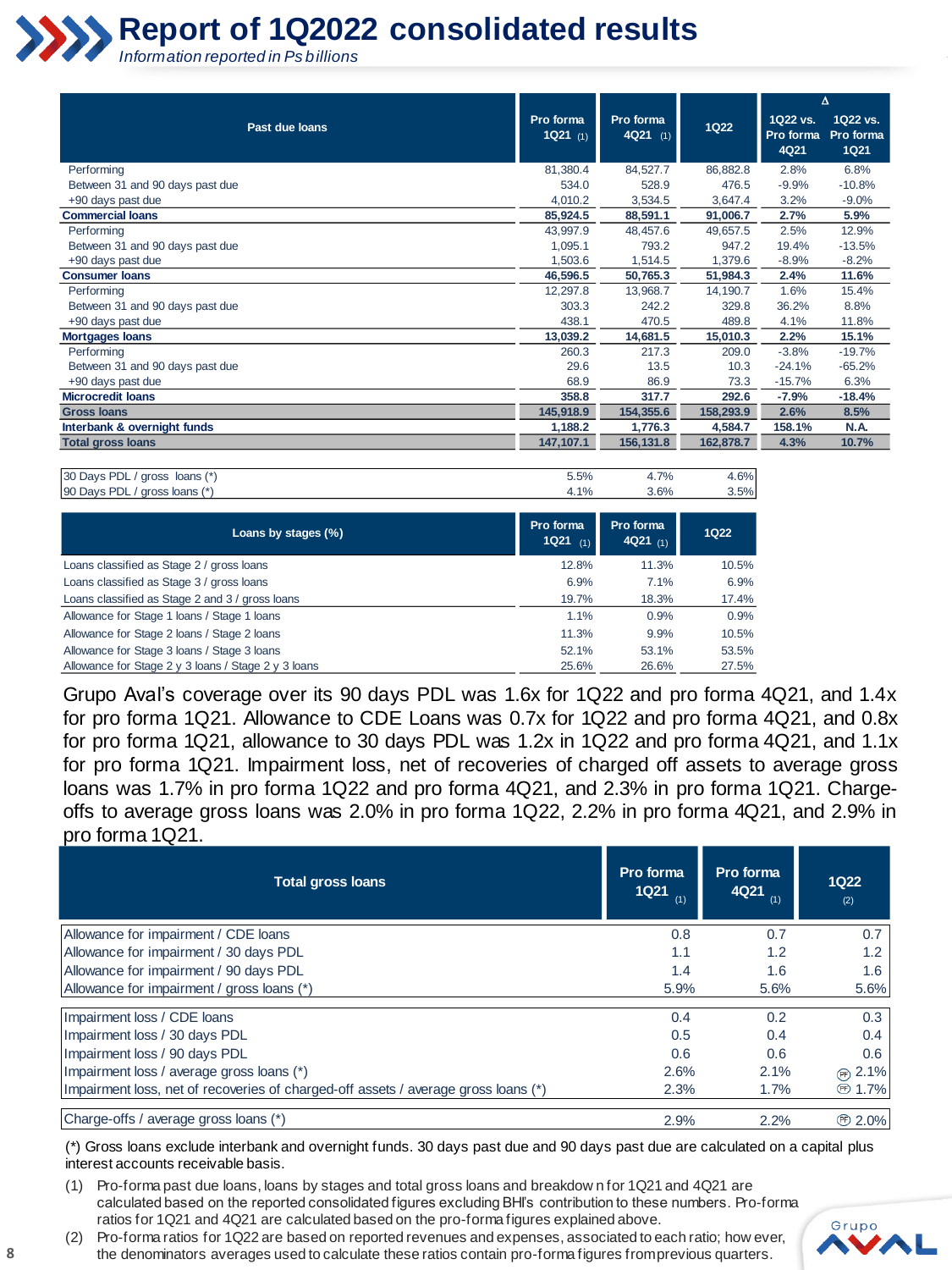### **1.2 Investment securities and trading assets (1)**

Total investment securities and trading assets increased 0.7% to Ps 41,397.0 billion between March 31<sup>st</sup>, 2022 and pro forma March 31<sup>st</sup>, 2021 and decreased 5.8% versus pro forma December 31st, 2021.

Ps 33,423.8 billion of our total portfolio is invested in debt securities, which decreased by 1.9% between March 31<sup>st</sup>, 2022 and pro forma March 31<sup>st</sup>, 2021 and by 8.1% since pro forma December 31<sup>st</sup>, 2021. Ps 6,628.4 billion of our total investment securities is invested in equity securities, which increased by 7.1% between March 31<sup>st</sup>, 2022 and pro forma March 31<sup>st</sup>, 2021 and by 3.1% versus pro forma December 31st, 2021.

Reported investment securities and trading assets as of March 31<sup>st</sup>, 2021 and December 31<sup>st</sup>, 2021 were Ps 52,184.2 billion and Ps 55,651.1 billion , respectively.

|                                                        |                       |                         |             | Δ                             |                                      |
|--------------------------------------------------------|-----------------------|-------------------------|-------------|-------------------------------|--------------------------------------|
| Investment and trading assets                          | Pro forma<br>1Q21 (1) | Pro forma<br>4Q21 $(1)$ | <b>1Q22</b> | 1Q22 vs.<br>Pro forma<br>4Q21 | 1Q22 vs.<br>Pro forma<br><b>1Q21</b> |
| Debt securities                                        | 5,697.6               | 4,601.5                 | 3,247.3     | $-29.4%$                      | $-43.0%$                             |
| Equity securities                                      | 4,669.9               | 5,032.2                 | 5,254.7     | 4.4%                          | 12.5%                                |
| Derivative assets                                      | 835.3                 | 1.162.8                 | 1.344.8     | 15.7%                         | 61.0%                                |
| <b>Trading assets</b>                                  | 11,202.7              | 10.796.4                | 9,846.7     | $-8.8%$                       | $-12.1%$                             |
| Investments in debt securities at FVTPL (non compliant |                       |                         |             |                               |                                      |
| with SPPI test)                                        | 6.6                   |                         |             | N.A                           | N.A                                  |
| Debt securities at FVOCI                               | 20,942.3              | 23,931.2                | 22,591.1    | $-5.6%$                       | 7.9%                                 |
| Equity securities at FVOCI                             | 1,520.2               | 1,393.9                 | 1.373.8     | $-1.4%$                       | $-9.6%$                              |
| <b>Investments in securities at FVOCI</b>              | 22,462.5              | 25,325.0                | 23,964.9    | $-5.4%$                       | 6.7%                                 |
| Investments in debt securities at AC                   | 7,439.8               | 7,819.6                 | 7,585.4     | $-3.0%$                       | 2.0%                                 |
| Investment and trading assets                          | 41.111.7              | 43.941.0                | 41.397.0    | $-5.8%$                       | 0.7%                                 |

The average yield on our debt and equity investment securities (trading assets, investments in debt securities at FVTPL, investments in securities at FVOCI and investments in debt securities at AC) was 3.6% for pro forma 1Q22, 2.9% for pro forma 4Q21 and 0.8% for pro forma 1Q21.

#### **1.3 Cash and Cash Equivalents (1)**

As of March 31<sup>st</sup>, 2022 cash and cash equivalents had a balance of Ps 16,407.1 billion showing a decrease of 8.2% versus pro forma March 31st, 2021 and 7.6% versus pro forma December 31<sup>st</sup>, 2021.

The ratio of cash and cash equivalents to customer deposits was 10.7% at March 31<sup>st</sup>, 2022, 12.0% at pro forma December 31 $\frac{st}{s}$ , 2021, and 12.2% at pro forma March 31 $\frac{st}{s}$ , 2021.

Reported cash and cash equivalents as of March 31<sup>st</sup>, 2021 and December 31<sup>st</sup>, 2021 were Ps 35,132.0 billion and Ps 36,642.8 billion, respectively.

(1) Pro-forma investment and trading assets and cash and cash equivalents for 1Q21 and 4Q21 are calculated based on the reported consolidated figures excluding BHI's contribution to these numbers.

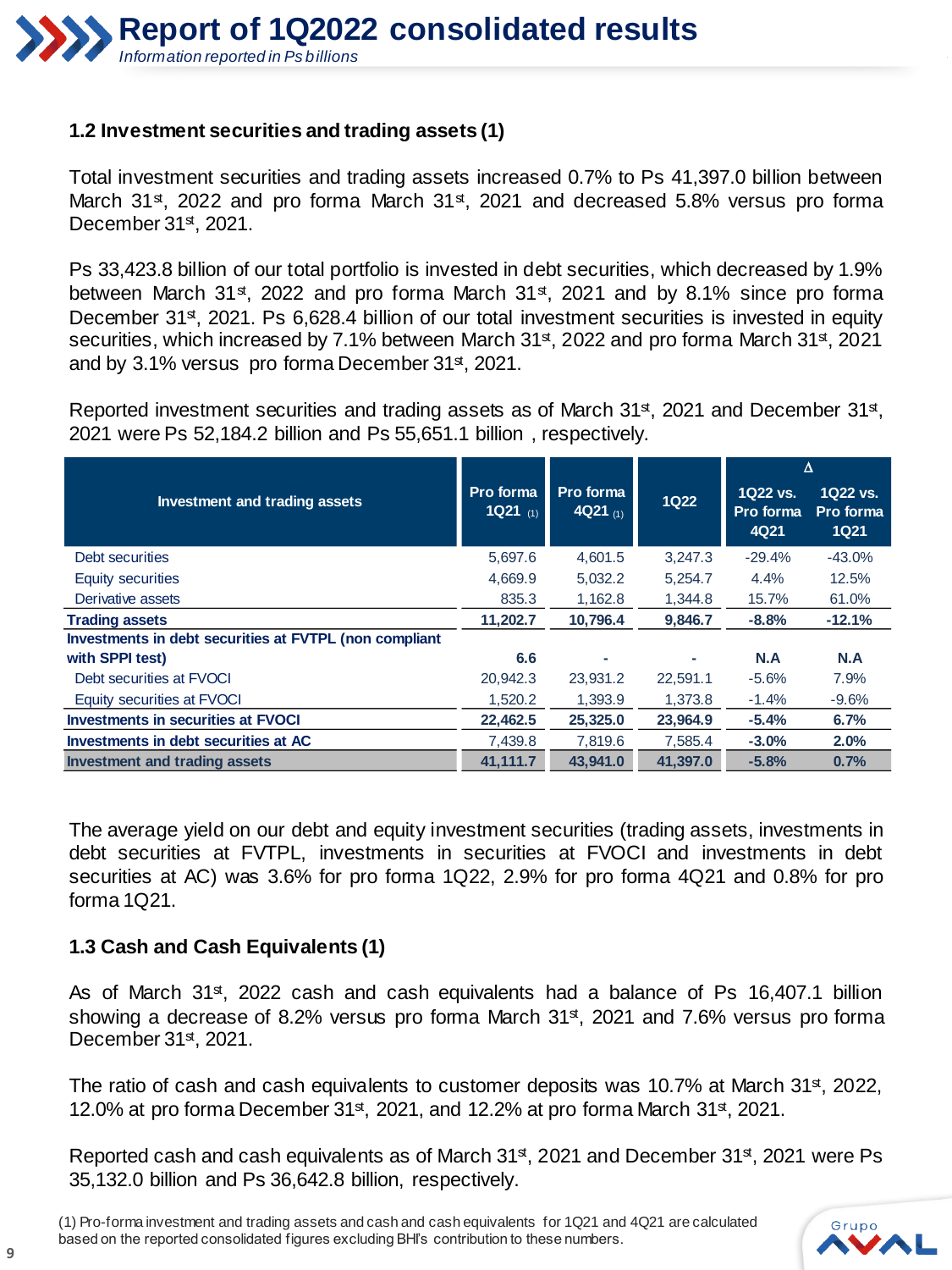

### **1.4 Goodwill and Other Intangibles (1)**

Goodwill and other intangibles as of March 31<sup>st</sup>, 2022 reached Ps 15,246.5 billion, increasing by 14.1% versus pro forma March 31st, 2021 and 1.6% versus pro forma December 31st, 2021.

Goodwill as of March 31<sup>st</sup>, 2022 was Ps 2,220.5 billion, decreasing by 4.6% versus pro forma March 31st, 2021 and 0.4% versus pro forma December 31st, 2021.

Other intangibles, which include "concession arrangement rights" and other intangibles, mainly reflect the value of road concessions recorded for the most part at Corficolombiana. Other intangibles as of March 31st, 2022 reached Ps 13,026.0 billion and grew by 18.1% versus pro forma March 31st, 2021 and 2.0% versus pro forma December 31st, 2021.

Reported goodwill and other intangibles as of March 31<sup>st</sup>, 2021 and December 31<sup>st</sup>, 2021 were Ps 19,355.3 billion and Ps 21,470.7 billion, respectively.

#### **2. Liabilities**

As of March 31st, 2022 Total Funding represented 93.1% of total liabilities and other liabilities represented 6.9%.

#### **2.1 Funding (1)**

Total Funding (Total financial liabilities at amortized cost) which includes (i) Customer deposits, (ii) Interbank borrowings and overnight funds, (iii) Borrowings from banks and others, (iv) Bonds issued, and (v) Borrowing from development entities had a balance of Ps 215,487.1 billion as of March 31<sup>st</sup>, 2022 showing an increase of 7.4% versus pro forma March 31<sup>st</sup>, 2021 and 2.1% versus pro forma December 31<sup>st</sup>, 2021. Total customer deposits represented 70.9% of total funding as of 1Q22, 70.1% for pro forma 4Q21, and 72.7% for pro forma 1Q21.

Average cost of funds was 3.2% for pro forma 1Q22, 2.5% for pro forma 4Q21 and 2.2% for pro forma 1Q21.

Reported total funding as of March 31<sup>st</sup>, 2021 and December 31<sup>st</sup>, 2021 were Ps Ps 284,170.7 billion and Ps 307.752,7 billion, respectively.

#### **2.1.1 Customer deposits**

|                          |                                                                 |           |           | Δ                          |                            |  |
|--------------------------|-----------------------------------------------------------------|-----------|-----------|----------------------------|----------------------------|--|
| <b>Customer deposits</b> | Pro forma<br>Pro forma<br><b>1Q22</b><br>$1Q21$ (1)<br>4Q21 (1) |           |           | 1022 vs. Pro<br>forma 4Q21 | 1022 vs. Pro<br>forma 1Q21 |  |
| Checking accounts        | 18,349.6                                                        | 20.087.1  | 19.617.1  | $-2.3%$                    | 6.9%                       |  |
| Other deposits           | 247.2                                                           | 273.3     | 302.9     | 10.8%                      | 22.5%                      |  |
| Non-interest bearing     | 18,596.9                                                        | 20,360.4  | 19,920.0  | $-2.2%$                    | 7.1%                       |  |
| Checking accounts        | 8,205.8                                                         | 6.110.9   | 8.599.8   | 40.7%                      | 4.8%                       |  |
| Time deposits            | 54.511.1                                                        | 52,428.7  | 53.221.1  | 1.5%                       | $-2.4%$                    |  |
| Savings deposits         | 64,600.0                                                        | 69,198.4  | 70,967.2  | 2.6%                       | 9.9%                       |  |
| Interest bearing         | 127.316.9                                                       | 127,738.1 | 132.788.1 | 4.0%                       | 4.3%                       |  |
| <b>Customer deposits</b> | 145,913.7                                                       | 148,098.5 | 152.708.1 | 3.1%                       | 4.7%                       |  |

(1) Pro-forma goodw ill and other intangibles, funding and deposits for 1Q21 and 4Q21 are calculated based on the reported consolidated figures excluding BHI's contribution to these numbers.

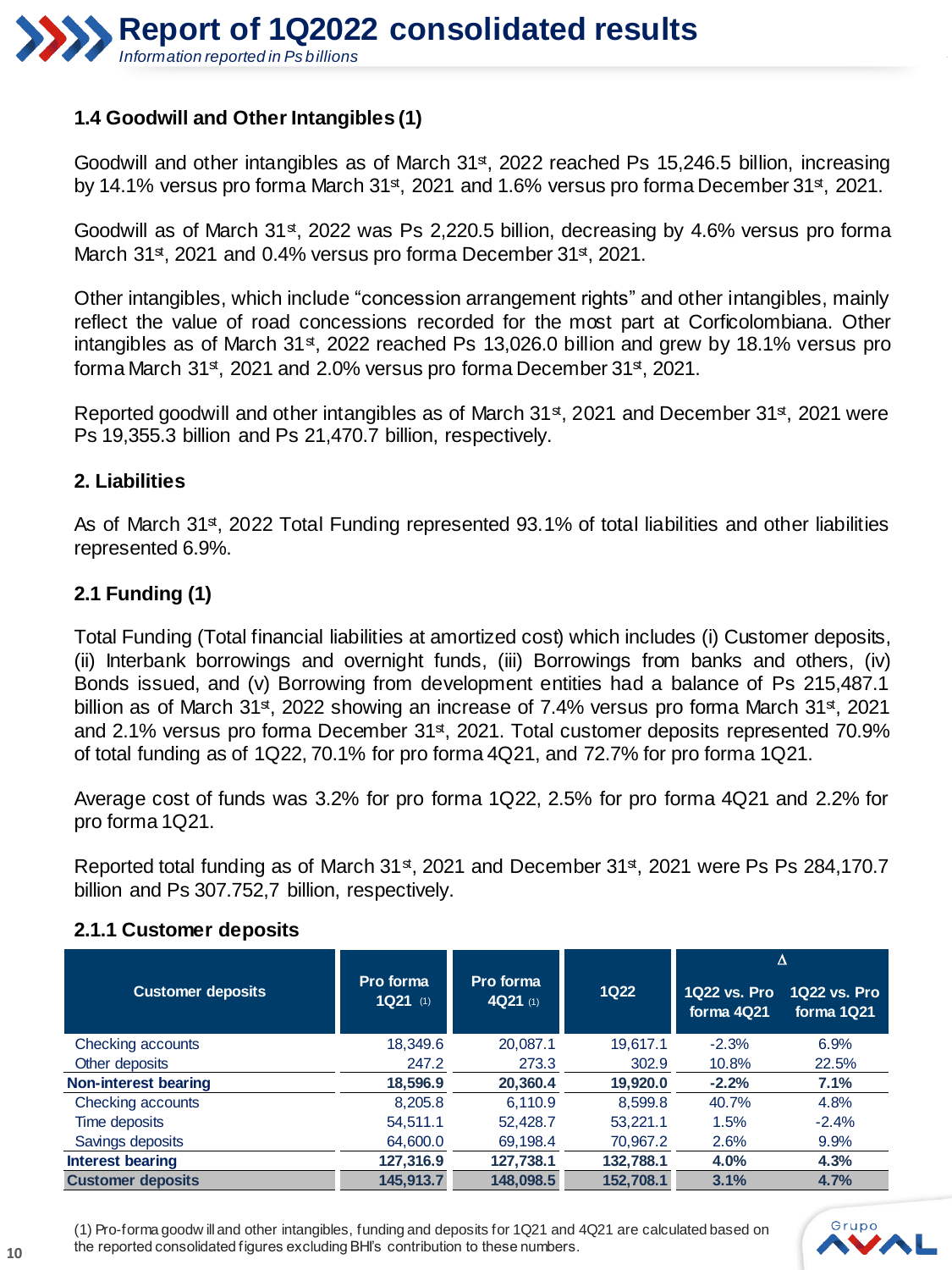Of our total customer deposits as of March 31<sup>st</sup>, 2022 checking accounts represented 18.5%, time deposits 34.9%, savings accounts 46.5%, and other deposits 0.2%.

The following table shows the customer deposits composition by bank. During the last twelve months, Banco Popular showed the highest growth rate in customer deposits within our banking operation in Colombia.

|                         |                         |                      |                  | Δ          |                                         |  |
|-------------------------|-------------------------|----------------------|------------------|------------|-----------------------------------------|--|
| Deposits / Bank (\$)    | Pro forma<br>$1Q21$ (1) | Pro forma<br>4Q21(1) | 1Q <sub>22</sub> | forma 4Q21 | 1022 vs. Pro 1022 vs. Pro<br>forma 1Q21 |  |
| Banco de Bogotá         | 77,836.4                | 76.452.9             | 77,045.3         | 0.8%       | $-1.0%$                                 |  |
| Banco de Occidente      | 34,117.7                | 36,340.3             | 37,561.3         | 3.4%       | 10.1%                                   |  |
| <b>Banco Popular</b>    | 20,570.5                | 20,868.6             | 23,068.5         | 10.5%      | 12.1%                                   |  |
| <b>Banco AV Villas</b>  | 13,036.5                | 13,408.9             | 13,557.0         | 1.1%       | 4.0%                                    |  |
| Corficolombiana         | 4,934.3                 | 5,330.9              | 5,440.7          | $2.1\%$    | 10.3%                                   |  |
| <b>Eliminations</b>     | (4,581.7)               | (4,302.9)            | (3,964.7)        | $-7.9\%$   | $-13.5%$                                |  |
| <b>Total Grupo Aval</b> | 145,913.7               | 148,098.5            | 152.708.1        | 3.1%       | 4.7%                                    |  |

| Deposits / Bank (%)     | Pro forma<br>$1Q21$ (1) | Pro forma<br>4Q21 (1) | <b>1Q22</b> |
|-------------------------|-------------------------|-----------------------|-------------|
| Banco de Bogotá         | 53.3%                   | 51.6%                 | 50.5%       |
| Banco de Occidente      | 23.4%                   | 24.5%                 | 24.6%       |
| <b>Banco Popular</b>    | 14.1%                   | 14.1%                 | 15.1%       |
| <b>Banco AV Villas</b>  | 8.9%                    | 9.1%                  | 8.9%        |
| Corficolombiana         | 3.4%                    | 3.6%                  | 3.6%        |
| <b>Eliminations</b>     | $-3.1%$                 | $-2.9%$               | $-2.6%$     |
| <b>Total Grupo Aval</b> | 100.0%                  | 100.0%                | 100.0%      |

Reported customer deposits as of March 31<sup>st</sup>, 2021 and December 31<sup>st</sup>, 2021 were Ps 222,077.7 billion and Ps 234.470,4 billion, respectively.

## **2.1.2 Borrowings from Banks and Other (includes borrowings from development entities) (1)**

As of March 31<sup>st</sup>, 2022 borrowings from banks and other totaled Ps 21,207.9 billion, increasing 24.2% versus pro forma March 31<sup>st</sup>, 2021 and decreasing 0.3% versus pro forma December 31<sup>st</sup>, 2021.

Reported borrowings from banks and others as of March 31<sup>st</sup>, 2021 and December 31<sup>st</sup>, 2021 were Ps 23,001.3 billion and Ps 30,352.0 billion, respectively.

#### **2.1.3 Bonds issued(1)**

Total bonds issued as of March 31st, 2022 totaled Ps 30,414.2 billion and increased 5.2% versus pro forma March 31st, 2021 and decreased 3.5% versus pro forma December 31st, 2021.

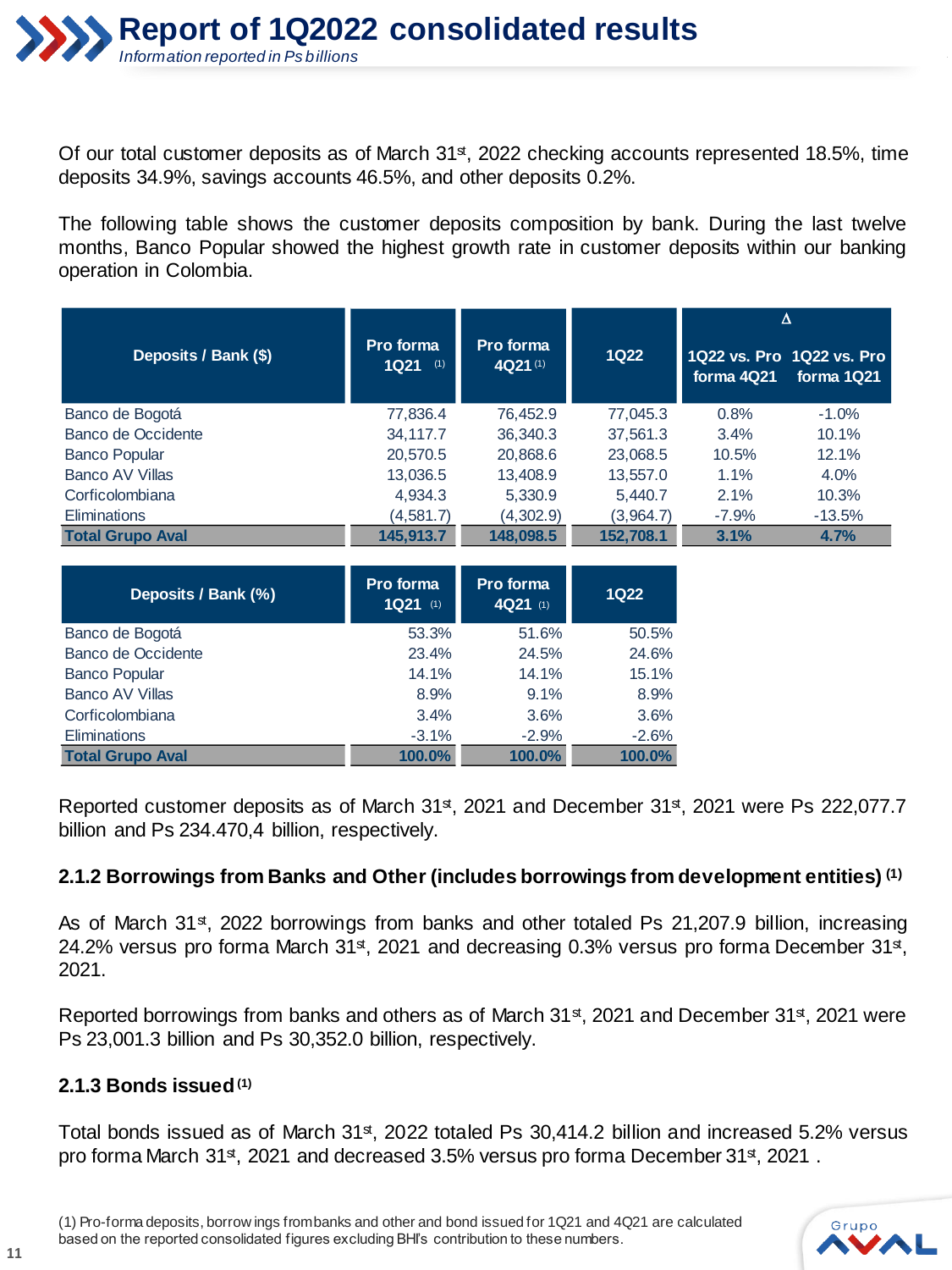

#### **3. Non-controlling Interest**

Non-controlling Interest in Grupo Aval reflects the minority stakes that third party shareholders hold in each of its direct consolidated subsidiaries (Banco de Bogotá, Banco de Occidente, Banco Popular, Banco AV Villas, Corficolombiana and Porvenir).

As of March 31<sup>st</sup>, 2022 non-controlling interest was Ps 13,370.3 billion which decreased by 9.8% versus March 31<sup>st</sup>, 2021 and 18.8% versus December 31<sup>st</sup>, 2021. Total non-controlling interest represents 45.2% of total equity as of 1Q22, compared to 41.7% in 4Q21 and 42.1% in 1Q21.

Total non-controlling interest derives from the sum of the combined minority interests of our banks and of Grupo Aval, applying eliminations associated with the consolidation process of Grupo Aval.

| Percentage consolidated by | <b>1Q21</b> | 4Q21  | <b>1Q22</b> | Δ                           |    |
|----------------------------|-------------|-------|-------------|-----------------------------|----|
| <b>Aval</b>                |             |       |             | 1Q22 vs. 4Q21 1Q22 vs. 1Q21 |    |
| Banco de Bogotá            | 68.7%       | 68.7% | 68.7%       |                             |    |
| Banco de Occidente         | 72.3%       | 72.3% | 72.3%       |                             |    |
| <b>Banco Popular</b>       | 93.7%       | 93.7% | 93.7%       |                             |    |
| <b>Banco AV Villas</b>     | 79.9%       | 79.9% | 79.9%       | ۰                           |    |
| Porvenir (1)               | 75.7%       | 75.7% | 75.7%       | ۰                           | 0  |
| Corficolombiana            | 39.6%       | 40.0% | 40.0%       |                             | 40 |

(1) Grupo Aval is the direct controlling entity of Porvenir.

#### **4. Attributable Shareholders' Equity**

Attributable shareholders' equity as of March 31<sup>st</sup>, 2022 was Ps 16,230.3 billion, showing a decrease of 20.3% versus March 31<sup>st</sup>, 2021 and 29.5% versus December 31<sup>st</sup>, 2021.

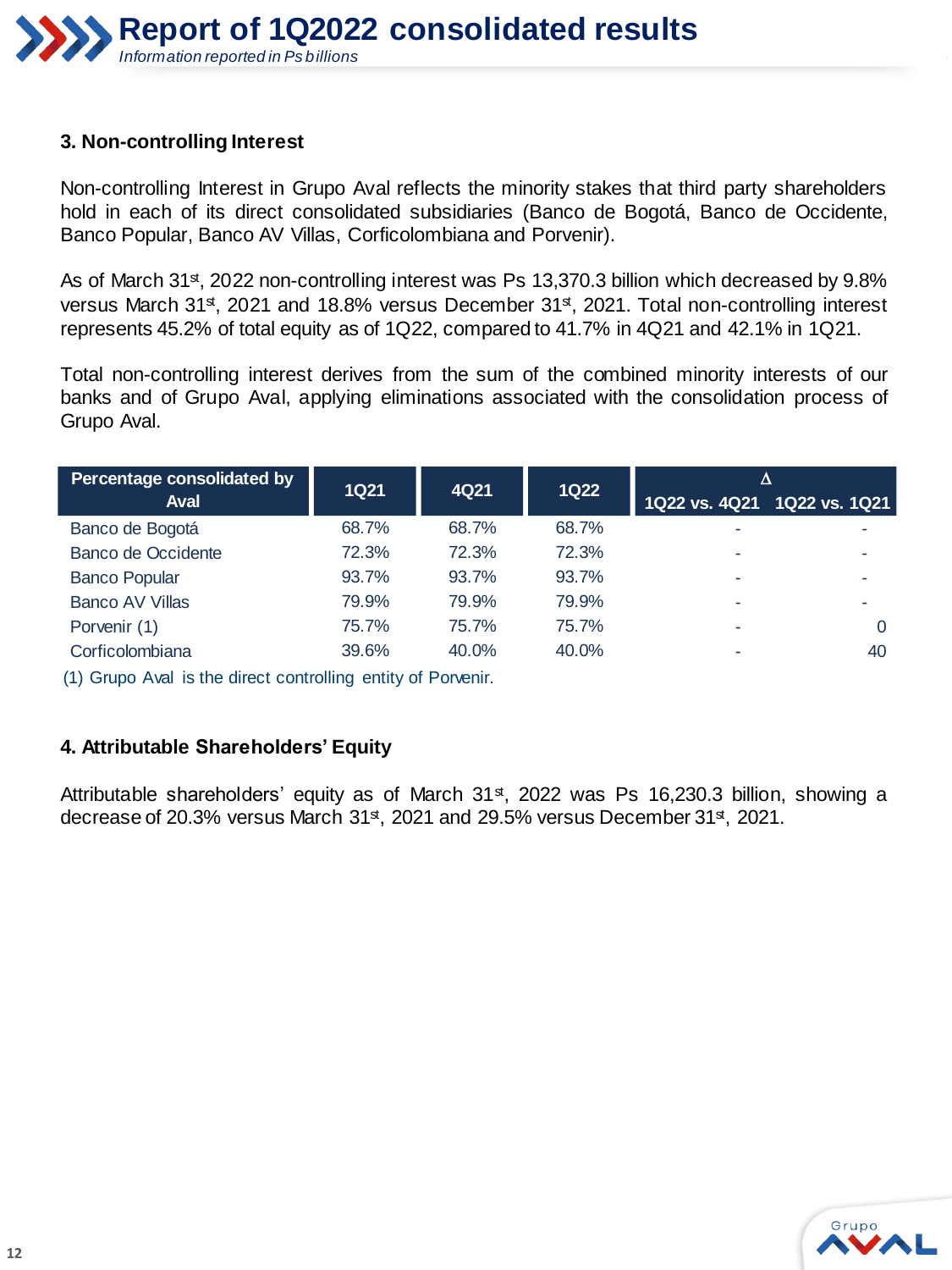#### **Income Statement Analysis**

Our net income attributable to the owners of the parent company for 1Q22 of Ps 1,729.7 billion showed a 118.5% increase versus 1Q21 and a 122.7% increase versus 4Q21.

|                                                                        |                                    |                           |             |                               | Δ                             |
|------------------------------------------------------------------------|------------------------------------|---------------------------|-------------|-------------------------------|-------------------------------|
| <b>Consolidated Statement of Income</b><br><b>Continued operations</b> | Pro forma<br>$1Q21$ <sup>(1)</sup> | Pro forma<br>$4Q21^{(1)}$ | <b>1Q22</b> | 1Q22 vs.<br>Pro forma<br>4Q21 | 1Q22 vs.<br>Pro forma<br>1Q21 |
| Interest income                                                        | 3,111.8                            | 3,320.4                   | 3,759.8     | 13.2%                         | 20.8%                         |
| Interest expense                                                       | 1,085.6                            | 1,312.8                   | 1,679.2     | 27.9%                         | 54.7%                         |
| <b>Net interest income</b>                                             | 2,026.2                            | 2,007.5                   | 2,080.6     | 3.6%                          | 2.7%                          |
| Loans and other accounts receivable                                    | 929.8                              | 793.7                     | 807.3       | 1.7%                          | $-13.2%$                      |
| Other financial assets                                                 | 0.7                                | (0.2)                     | 18.9        | N.A                           | N.A.                          |
| Recovery of charged-off financial assets                               | (91.7)                             | (148.1)                   | (130.8)     | $-11.6%$                      | 42.7%                         |
| Net impairment loss on financial assets                                | 838.7                              | 645.4                     | 695.4       | 7.8%                          | $-17.1%$                      |
| Net income from commissions and fees                                   | 756.2                              | 805.0                     | 710.0       | $-11.8%$                      | $-6.1%$                       |
| Gross profit from sales of goods and services                          | 770.7                              | 676.6                     | 1,020.6     | 50.8%                         | 32.4%                         |
| Net trading income                                                     | 189.6                              | 230.7                     | (287.3)     | N.A                           | N.A                           |
| Net income from other financial instruments mandatory at FVTPL         | 81.6                               | 62.8                      | 73.9        | 17.7%                         | $-9.5%$                       |
| Total other income                                                     | 140.2                              | 52.9                      | 1,845.9     | N.A.                          | <b>N.A.</b>                   |
| Total other expenses                                                   | 1,548.1                            | 1,963.7                   | 1,679.5     | $-14.5%$                      | 8.5%                          |
| Net income before income tax expense                                   | 1,577.7                            | 1,226.4                   | 3,068.8     | 150.2%                        | 94.5%                         |
| Income tax expense                                                     | 491.9                              | 379.4                     | 633.0       | 66.8%                         | 28.7%                         |
| Net income for the period of continued operations                      | 1,085.8                            | 847.0                     | 2,435.9     | 187.6%                        | 124.3%                        |
| Net income for the period of discontinued operations                   | 365.8                              | 444.6                     | 544.9       | 22.6%                         | 49.0%                         |
| Net income for the period                                              | 1.451.6                            | 1.291.6                   | 2.980.8     | 130.8%                        | 105.3%                        |
| Non-controlling interest                                               | 659.8                              | 514.9                     | 1,251.1     | 143.0%                        | 89.6%                         |
| Net income attributable to owners of the parent                        | 791.8                              | 776.8                     | 1,729.7     | 122.7%                        | 118.5%                        |

# **1. Net Interest Income (1)**

|                                                  |                       |                      |             | Δ                             |                                      |
|--------------------------------------------------|-----------------------|----------------------|-------------|-------------------------------|--------------------------------------|
| Net interest income                              | Pro forma<br>1Q21 (1) | Pro forma<br>4Q21(1) | <b>1Q22</b> | 1Q22 vs.<br>Pro forma<br>4Q21 | 1Q22 vs.<br>Pro forma<br><b>1Q21</b> |
| Interest income                                  |                       |                      |             |                               |                                      |
| Commercial                                       | 1,160.6               | 1,227.6              | 1,456.9     | 18.7%                         | 25.5%                                |
| Interbank and overnight funds                    | 39.9                  | 42.2                 | 68.6        | 62.7%                         | 71.8%                                |
| Consumer                                         | 1,437.8               | 1,517.7              | 1,559.8     | 2.8%                          | 8.5%                                 |
| Mortgages and housing leases                     | 257.8                 | 283.1                | 278.0       | $-1.8%$                       | 7.8%                                 |
| Microcredit                                      | 21.8                  | 17.3                 | 16.6        | $-3.7%$                       | $-23.6%$                             |
| Loan portfolio                                   | 2,917.9               | 3,087.8              | 3,379.8     | 9.5%                          | 15.8%                                |
| Interests on investments in debt securities      | 193.9                 | 232.5                | 380.0       | 63.4%                         | 95.9%                                |
| <b>Total interest income</b>                     | 3,111.8               | 3,320.4              | 3,759.8     | 13.2%                         | 20.8%                                |
| Interest expense                                 |                       |                      |             |                               |                                      |
| Checking accounts                                | 16.4                  | 15.9                 | 29.9        | 88.0%                         | 82.8%                                |
| Time deposits                                    | 429.1                 | 452.2                | 544.2       | 20.4%                         | 26.8%                                |
| Savings deposits                                 | 203.7                 | 259.5                | 407.9       | 57.2%                         | 100.3%                               |
| <b>Total interest expenses on deposits</b>       | 649.1                 | 727.5                | 982.0       | 35.0%                         | 51.3%                                |
| Interbank borrowings and overnight funds         | 24.1                  | 61.1                 | 76.5        | 25.2%                         | N.A.                                 |
| Borrowings from banks and others                 | 93.5                  | 108.9                | 124.5       | 14.3%                         | 33.1%                                |
| <b>Bonds issued</b>                              | 295.6                 | 391.4                | 466.9       | 19.3%                         | 57.9%                                |
| Borrowings from development entities             | 23.3                  | 23.9                 | 29.3        | 22.9%                         | 25.8%                                |
| Total interest expenses on financial obligations | 436.5                 | 585.3                | 697.1       | 19.1%                         | 59.7%                                |
| <b>Total interest expense</b>                    | 1,085.6               | 1,312.8              | 1,679.2     | 27.9%                         | 54.7%                                |
| Net interest income                              | 2,026.2               | 2,007.5              | 2,080.6     | 3.6%                          | 2.7%                                 |

(1) Pro-forma figures for 1Q21 and 4Q21 are calculated based on the reported consolidated figures excluding BHI's contribution to these numbers.

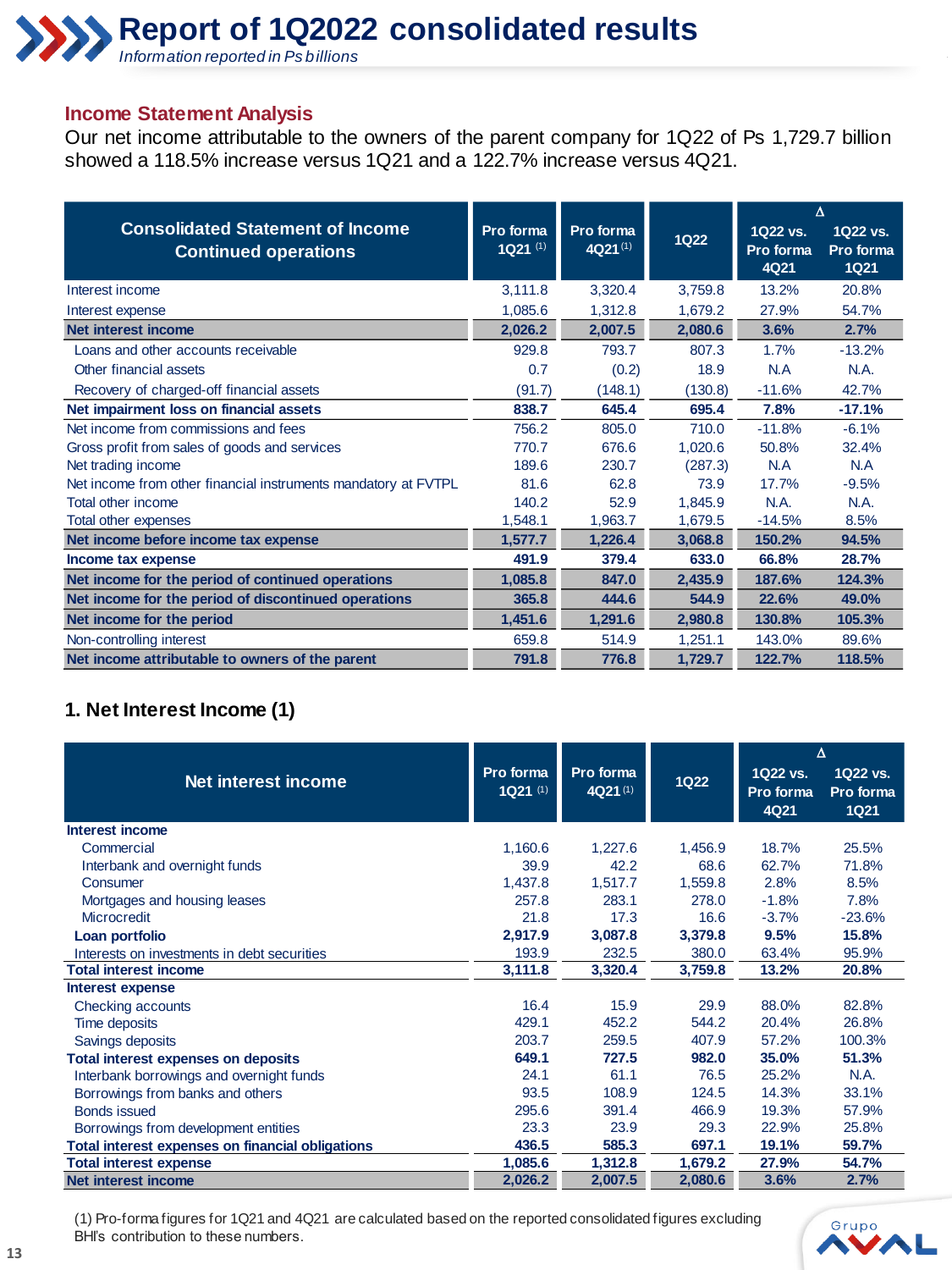

Our net interest income increased by 2.7% to Ps 2,080.6 billion for 1Q22 versus pro forma 1Q21 and by 3.6% versus pro forma 4Q21.The increase versus pro forma 1Q21 was derived mainly from a 20.8% increase in total interest income and a 54.7% increase in total interest expense.

**Our Net Interest Margin(\*) was 4.1%(1) (2) for pro forma 1Q22 and for pro forma 1Q21, and 4.2%(1) in pro forma 4Q21. Net Interest Margin on Loans was 5.1%(2) for pro forma 1Q22, 5.3%(1) for pro forma 4Q21, and 5.6%(1) in pro forma 1Q21. On the other hand, our Net Investments Margin was 0.6%(2) for pro forma 1Q22, 0.5%(1) for pro forma 4Q21 and -1.2%(1) for pro forma 1Q21.**

**Reported Net Interest Margin was 4.8% for 4Q21, 4.6% in 1Q21. Net Interest Margin on Loans was 5.7% for 4Q21 and 5.8% for 1Q21. On the other hand, our Net Investments Margin was 1.0% for 4Q21, -0.4% in 1Q21.**

#### **2. Impairment loss on financial assets, net (1)**

Our impairment loss on financial assets, net decreased by 17.1% to Ps 695.4 billion for 1Q22 versus pro forma 1Q21 and increased by 7.8% versus pro forma 4Q21.

|                                          |                         |                           |             | Δ                             |                                      |
|------------------------------------------|-------------------------|---------------------------|-------------|-------------------------------|--------------------------------------|
| Net impairment loss on financial assets  | Pro forma<br>$1Q21$ (1) | Pro forma<br>$4Q21^{(1)}$ | <b>1Q22</b> | 1Q22 vs.<br>Pro forma<br>4Q21 | 1Q22 vs.<br>Pro forma<br><b>1Q21</b> |
| Loans and other accounts receivable      | 929.8                   | 793.7                     | 807.3       | 1.7%                          | $-13.2%$                             |
| Other financial assets                   | 0.7                     | (0.2)                     | 18.9        | N.A                           | N.A.                                 |
| Recovery of charged-off financial assets | (91.7)                  | (148.1)                   | (130.8)     | $-11.6%$                      | 42.7%                                |
| Net impairment loss on financial assets  | 838.7                   | 645.4                     | 695.4       | 7.8%                          | $-17.1%$                             |

Our annualized gross cost of risk was 2.1% for pro forma 1Q22 and for pro forma 4Q21, and 2.6% for pro forma 1Q21. Net of recoveries of charged-off assets our ratio was 1.7% for pro forma 1Q22 and for pro forma 4Q21, and 2.3% for pro forma 1Q21.

Reported annualized gross cost of risk as reported was 2.1% for 4Q21, 2.4% for 1Q21. Net of recoveries of charged-off assets our ratio was 1.8% for 4Q21, 2.2% for 1Q21.

<sup>(2)</sup> Pro-f orma ratios for 1Q22 are based on reported rev enues and expenses, associated to each ratio; howev er, the denominators av erages used to calculate these ratios contain pro-f orma f igures f rom prev ious quarters.



<sup>(\*)</sup> Grupo Av al's NIM without income f rom trading securities and inv estment in debt securities designated at f air v alue through prof it and loss (non compliant with SPPI test) was 4.4% for 1Q22, 4.3% for pro forma 4Q21, and 4.7% for pro forma1Q21.

<sup>(1)</sup> Pro-f orma NIM, NIM on loans and NIM on Inv estments and Net impairment loss on f inancial assets f or 1Q21 and 4Q21 are calculated based on the reported consolidated figures excluding BHI's contribution to these numbers. Pro-forma ratios for 1Q21 and 4Q21 are calculated based on the pro-f orma f igures explained abov e.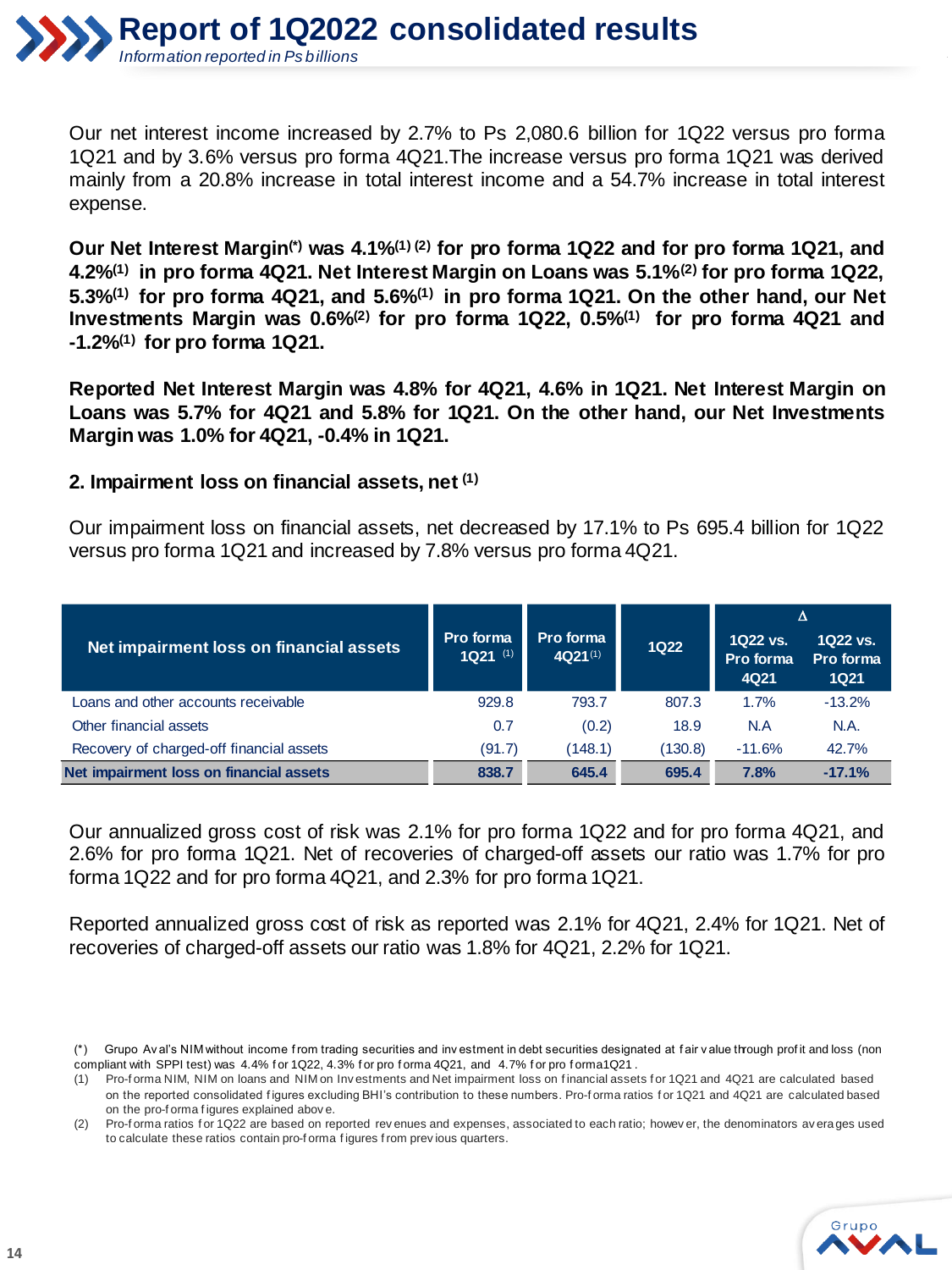

#### **3. Non-interest income (1)**

|                                                                                      |                      |                       |                 |              | Δ                                       |
|--------------------------------------------------------------------------------------|----------------------|-----------------------|-----------------|--------------|-----------------------------------------|
| <b>Total non-interest income</b>                                                     | Pro forma<br>1Q21(1) | Pro forma<br>4Q21 (1) | 1Q22            | forma 4Q21   | 1022 vs. Pro 1022 vs. Pro<br>forma 1Q21 |
| Income from commissions and fees                                                     |                      |                       |                 |              |                                         |
| Banking fees (1)                                                                     | 504.0                | 574.1                 | 564.6           | $-1.7%$      | 12.0%                                   |
| <b>Trust activities</b>                                                              | 88.6                 | 81.3                  | 83.9            | 3.1%         | $-5.3%$                                 |
| Pension and severance fund management                                                | 303.3                | 302.9                 | 303.7           | 0.3%         | 0.1%                                    |
| Bonded warehouse services                                                            | 38.0                 | 47.6                  | 43.0            | $-9.8%$      | 13.0%                                   |
| Total income from commissions and fees                                               | 933.9                | 1.006.0               | 995.1           | $-1.1%$      | 6.6%                                    |
| Expenses from commissions and fees                                                   | 177.6                | 201.0                 | 285.0           | 41.8%        | 60.5%                                   |
| Net income from commissions and fees                                                 | 756.2                | 805.0                 | 710.0           | $-11.8%$     | $-6.1%$                                 |
| Income from sales of goods and services                                              | 2,373.5              | 2,888.3               | 2,667.9         | $-7.6%$      | 12.4%                                   |
| Costs and expenses from sales of goods and services                                  | 1,602.8              | 2,211.7               | 1,647.3         | $-25.5%$     | 2.8%                                    |
| Gross profit from sales of goods and services                                        | 770.7                | 676.6                 | 1.020.6         | 50.8%        | 32.4%                                   |
| Net trading income<br>Net income from other financial instruments mandatory at FVTPL | 189.6<br>81.6        | 230.7<br>62.8         | (287.3)<br>73.9 | N.A<br>17.7% | N.A<br>$-9.5%$                          |
| Other income                                                                         |                      |                       |                 |              |                                         |
| Foreign exchange gains (losses), net                                                 | (167.4)              | (116.9)               | 369.2           | N.A          | N.A                                     |
| Net gain on sale of investments and OCI realization                                  | 71.0                 | (4.0)                 | (2.6)           | $-36.7%$     | $-103.6%$                               |
| Gain on the sale of non-current assets held for sale                                 | 3.9                  | 1.2                   | 3.9             | N.A.         | $-0.4%$                                 |
| Income from non-consolidated investments (2)                                         | 162.5                | 78.7                  | 203.3           | 158.3%       | 25.1%                                   |
| Net gains on asset valuations                                                        | 2.0                  | 13.2                  | 0.3             | $-97.9%$     | $-85.9%$                                |
| Gains from loss of control in subsidiaries                                           |                      |                       | 1,052.6         | N.A          | N.A                                     |
| Other income from operations                                                         | 68.1                 | 80.7                  | 219.2           | 171.5%       | N.A.                                    |
| <b>Total other income</b>                                                            | 140.2                | 52.9                  | 1,845.9         | <b>N.A.</b>  | <b>N.A.</b>                             |
| <b>Total non-interest income</b>                                                     | 1,938.4              | 1,827.9               | 3,363.1         | 84.0%        | 73.5%                                   |

 $<sup>(1)</sup>$ Includes commissions on banking services, of fice network services, credit and debit card fees, fees on drafts, checks and checkbooks and other</sup> f ees

 $(2)$  Includes share of prof it of equity accounted investees, net of tax, and dividend income.

## **3.1 Net income from commissions and fees(1)**

Net income from commissions and fees for 1Q22 totaled Ps 710.0 billion and decreased by 6.1% versus pro forma 1Q21 and by 11.8% versus pro forma 4Q21. Income from commissions and fees increased by 6.6% to Ps 995.1 billion in 1Q22 versus pro forma 1Q21 and decreased 1.1% versus pro forma 4Q21.

Reported net income from commissions and fees for 4Q21 totaled Ps 1,540.0 billion and for 1Q21 totaled Ps 1,346.8 billion. Reported income from commissions and fees for 4Q21 totaled Ps 1,772.6 billion and for 1Q21 totaled Ps 1,550.9 billion

#### **3.2 Gross profit from sales of goods and services**

Gross profit from sales of goods and services (non-financial sector) increased by 50.8% to Ps 1,020.6 billion for 1Q22 versus 4Q21 and 32.4% annually, due to a strong contribution from energy & gas and infrastructure sectors.

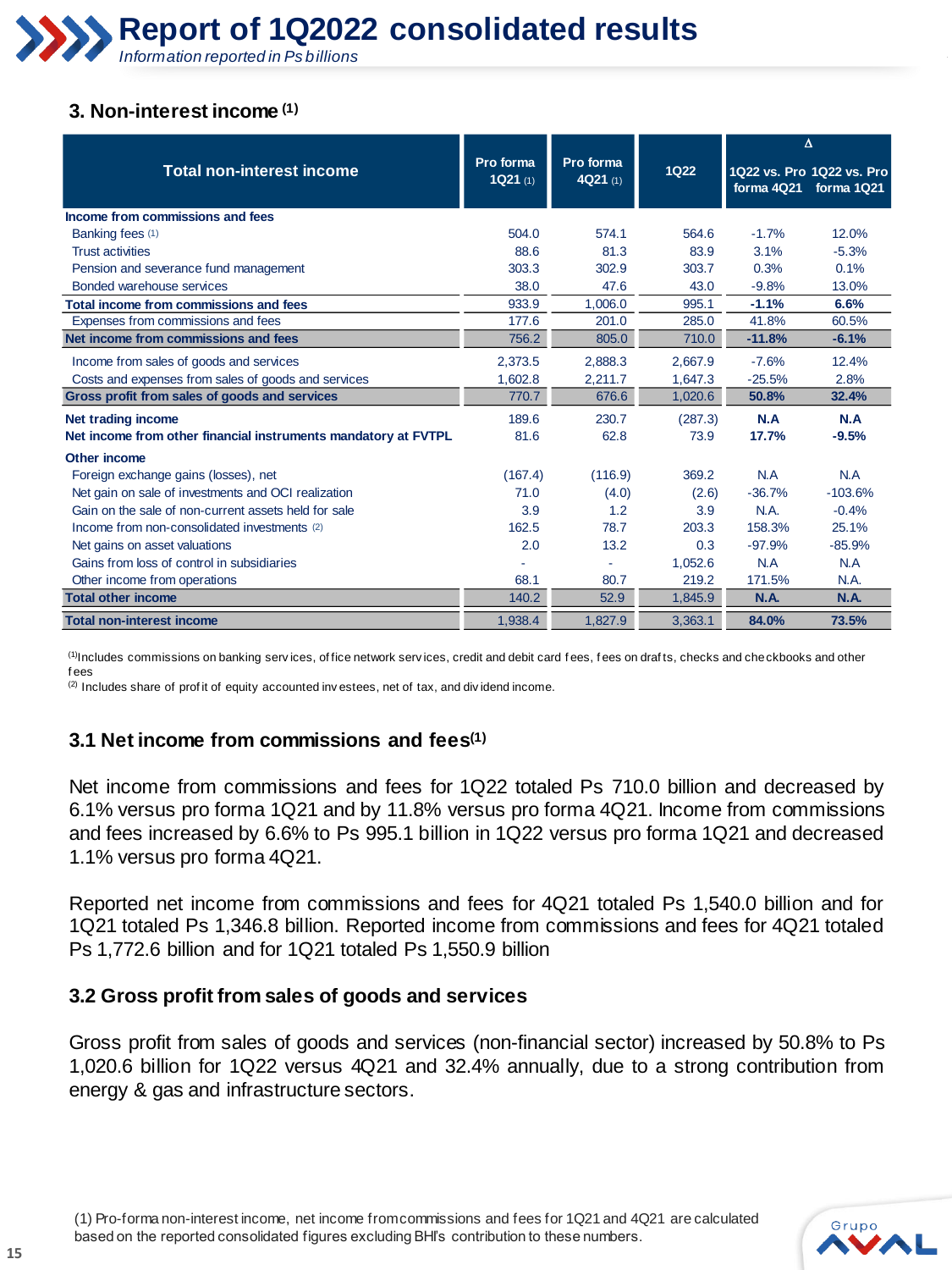

#### **3.3 Net trading income (1)**

| Net trading income                         | Pro forma<br><b>1Q21</b><br>(1) | Pro forma<br>4Q21<br>(1) | <b>1Q22</b> |           | Δ<br>1022 vs. Pro 1022 vs. Pro<br>forma 4Q21 forma 1Q21 |
|--------------------------------------------|---------------------------------|--------------------------|-------------|-----------|---------------------------------------------------------|
| Trading investment income                  | (119.9)                         | 62.5                     | (18.3)      | $-129.2%$ | $-84.8%$                                                |
| Net income (loss) on financial derivatives | 284.2                           | 151.2                    | (301.7)     | N.A       | N.A                                                     |
| Other trading income on derivatives        | 25.3                            | 17.0                     | 32.6        | 91.9%     | 29.1%                                                   |
| Net trading income                         | 189.6                           | 230.7                    | (287.3)     | N.A       | N.A                                                     |

Net trading income for Grupo Aval should be analyzed in conjunction with the foreign exchange gains (losses).

#### **3.4 Other income (1)**

Total other income for 1Q22 totaled Ps 1,845.9 billion, the increase was related to the gains from loss of control of BAC Holding International, this gain accounted for Ps 1,052.6 billion.

Reported total other income for 4Q21 totaled Ps 325.6 billion and for 1Q21 reached Ps 327.9 billion.

#### **4. Other expenses(1)**

Total other expenses for 1Q22 totaled Ps 1,679.5 billion and increased by 8.5% versus pro forma 1Q21 and decreased by 14.5% versus pro forma 4Q21. Our efficiency ratio measured as total other expenses to total income was 30.9% in 1Q22, 51.2%(1) for pro forma 4Q21 and 39.0%(1) for pro forma 1Q21. The ratio of annualized total other expenses as a percentage of average total assets was 2.6% $(2)$  in pro forma 1Q22, 3.1% $(1)$  for pro forma 4Q21, and 2.7% $(1)$ for pro forma 1Q21.

Reported total other expenses for 4Q21 totaled Ps 3,243.2 billion and for 1Q21 reached Ps 2,581.1 billion.

#### **5. Non-controlling Interest**

Non-controlling interest in Grupo Aval mainly reflects the minority stakes that third party shareholders hold in each of its direct consolidated subsidiaries (Banco de Bogotá, Banco de Occidente, Banco Popular, Banco AV Villas, Corficolombiana and Porvenir).

Banco de Bogotá and Grupo Aval shareholders acquired the status of direct shareholders of the 75% of BAC Holding International Corp, as a result 1Q22 includes a one-time gain due to the realization of OCI accounts related to the spin-off. As a result of this transaction, noncontrolling interest in the income statement increased to Ps 1,251.1 billion, showing a 89.6% increase versus 1Q21 and a 143.0% increase versus 4Q21. In addition, the ratio of noncontrolling interest to income before non-controlling interest was 42.0% in 1Q22, 39.9% in 4Q21 and 45.5% in 1Q21.

- Pro-f orma ratios for 1Q21 and 4Q21 are calculated based on the pro-f orma figures explained above.
- (2) Pro-f orma ratios for 1Q22 are based on reported rev enues and expenses, associated to each ratio; howev er, the denominators av erages used to calculate these ratios contain pro-f orma f igures f rom prev ious quarters.



<sup>(1)</sup> Pro-f orma net trading income, total other income and total other expenses f or 1Q21 and 4Q21 are calculated based on the reported consolidated f igures excluding BHI's contribution to these numbers.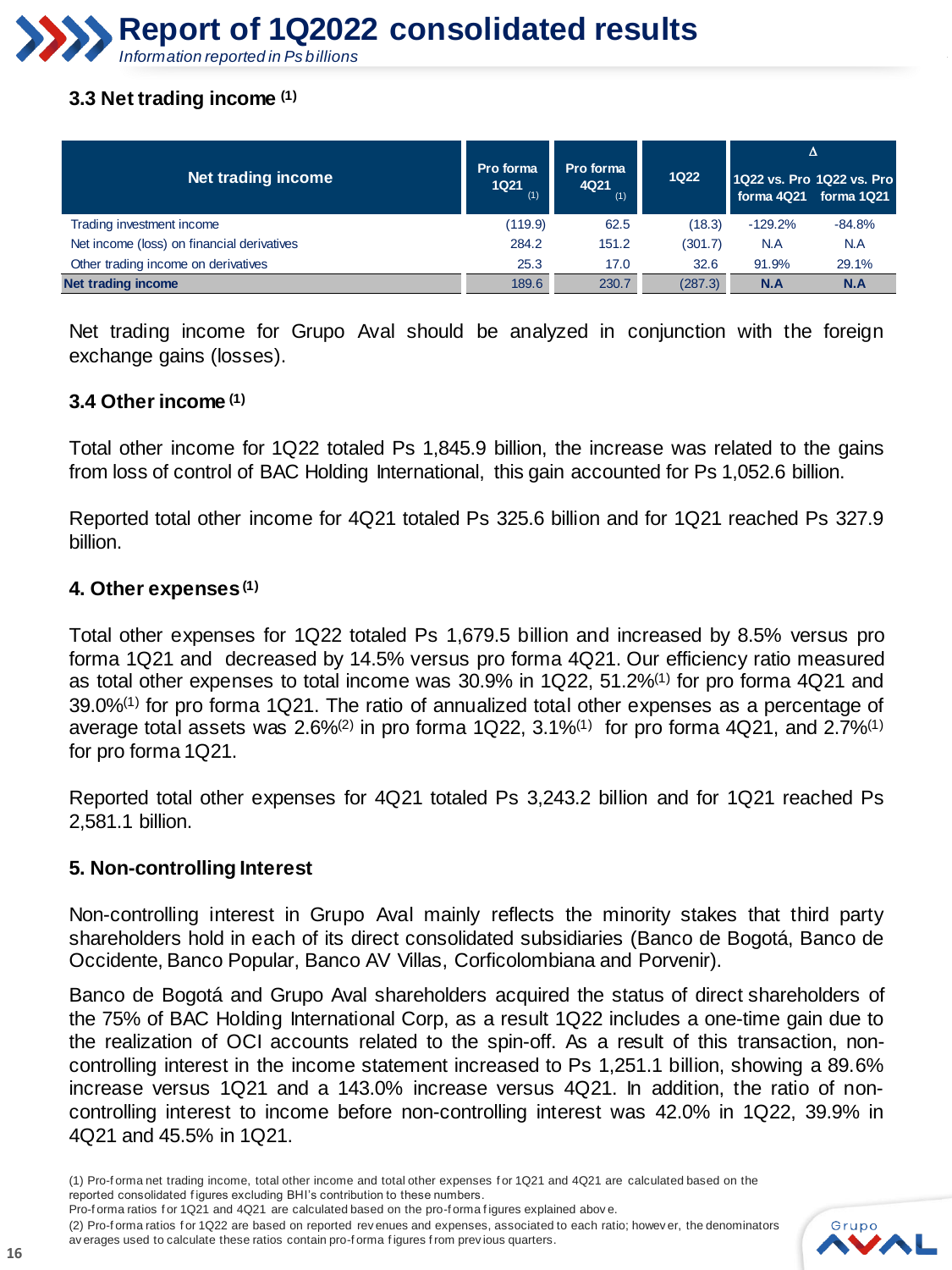

# **Information related to Grupo Aval Acciones y Valores S.A. (Holding Company) and Grupo Aval Limited**

The holding company recorded a total gross indebtedness of Ps 1,666.9 billion (Ps 532.8 billion of bank debt and Ps 1,134.1 billion of bonds denominated in Colombian pesos) as of March  $31<sup>st</sup>$  2022. It also guarantees irrevocably and unconditionally Grupo Aval Limited's (144A / Reg S) 2022 (USD 1.0 billion) bonds and Grupo Aval Limited's (144A / Reg S) 2030 (USD 1.0 billion) bonds under its respective indentures. As of March  $31<sup>st</sup> 2022$  the total amount outstanding (including interests payable) of such bonds was USD 2.0 billion, or Ps 7,509.8 billion when translated into pesos.

The debt at Grupo Aval Limited is serviced with interest income on loans to subsidiaries and cash & cash equivalents. Grupo Aval Limited has not required, to this date, cash from Grupo Aval Acciones y Valores S.A. to fulfill its obligations. The main sources of cash to pay the debt and debt service at Grupo Aval Acciones y Valores S.A. have been the dividend income from its subsidiaries and the returns on its cash & cash equivalents.

When combined, Grupo Aval Acciones y Valores S.A. and Grupo Aval Ltd. had Ps 3,097.5 billion of total liquid assets (including callable senior loans to subsidiaries), a total gross indebtedness of Ps 9,176.8 billion and a net indebtedness of Ps 6,079.3 billion as of March  $31<sup>st</sup>$  2022. In addition to liquid assets, Grupo Aval Ltd. has Ps 2,064.0 billion in other loans to subsidiaries and investments in AT1 instruments of Ps 1,943.6 billion.



As of March 31<sup>st</sup>, 2022 our combined double leverage (calculated as investments in subsidiaries at book value, subordinated loans to subsidiaries, AT1 investments, and goodwill as a percentage of shareholders' equity) was 1.22x. Finally, we present an evolution of our key ratios on a combined basis:

| Debt service coverage and leverage ratios | <b>1Q21</b> | 4Q21  | <b>1Q22</b> | 4Q21    | Δ<br>1Q22 vs. 1Q22 vs.<br><b>1Q21</b> |
|-------------------------------------------|-------------|-------|-------------|---------|---------------------------------------|
| Double leverage (1)                       | 1.19x       | 1.18x | 1.22x       | 0.04    | 0.03                                  |
| Net debt / Core earnings (2)(3)           | 3.5x        | 3.1x  | 4.6x        | 1.53    | 1.14                                  |
| Net debt / Cash dividends (2)(3)          | 4.7x        | 4.5x  | 6.2x        | 1.67    | 1.54                                  |
| Core Earnings / Interest Expense (2)      | 4.6x        | 5.0x  | 3.1x        | $-1.92$ | $-1.49$                               |

(1) Double leverage is calculated as investments in subsidiaries at book value (excluding reval uations), subordinated loans to subsidiaries and goodwill as a percentage of shareholders' equity; (2) C ore earnings are defined as annualized recurring cash flow from dividends, investments and net operating income; (3) Net debt is calculated as total gross debt minus cash and cash equivalents and fixed income investments

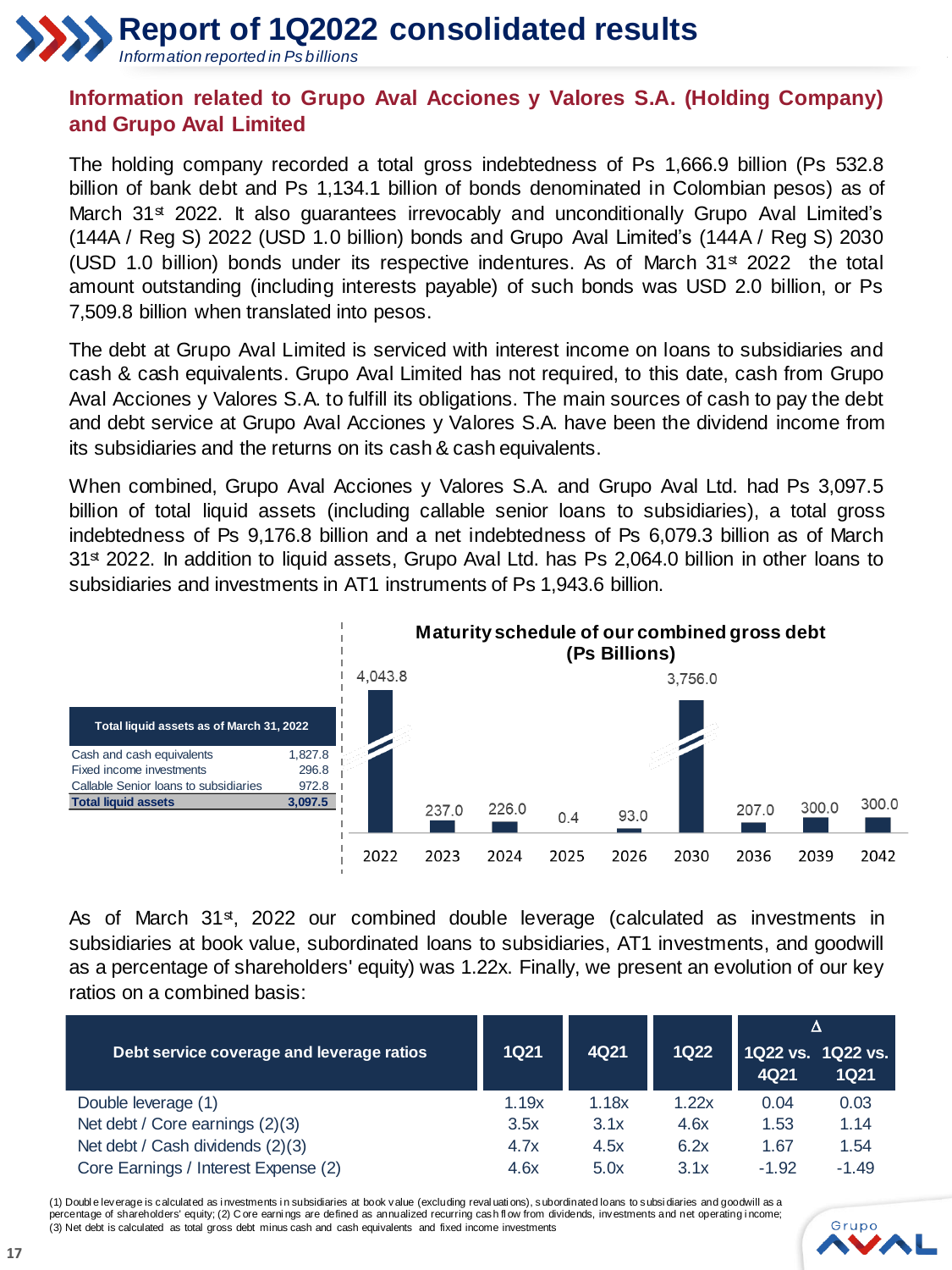

#### **ABOUT GRUPO AVAL**

Grupo Aval, leading financial conglomerate in Colombia, operates through: four commercial banks in Colombia (Banco de Bogotá, Banco de Occidente, Banco Popular and Banco AV Villas), the largest private pension and severance fund manager in Colombia (Porvenir), and the largest financial corporation in Colombia (Corficolombiana). Additionally, it operates in Central America through Multi Financial Holding Group in Panama and has a 25% investment in BAC Holding International Corporation (BHI) through Banco de Bogota

#### **Investor Relations Contact**

Andrea Arevalo Strategic Planning and Investor Relations Manager Tel: +571 743 32 22 x 23422 E-mail: [aarevalo@grupoaval.com](mailto:asanchez@grupoaval.com)

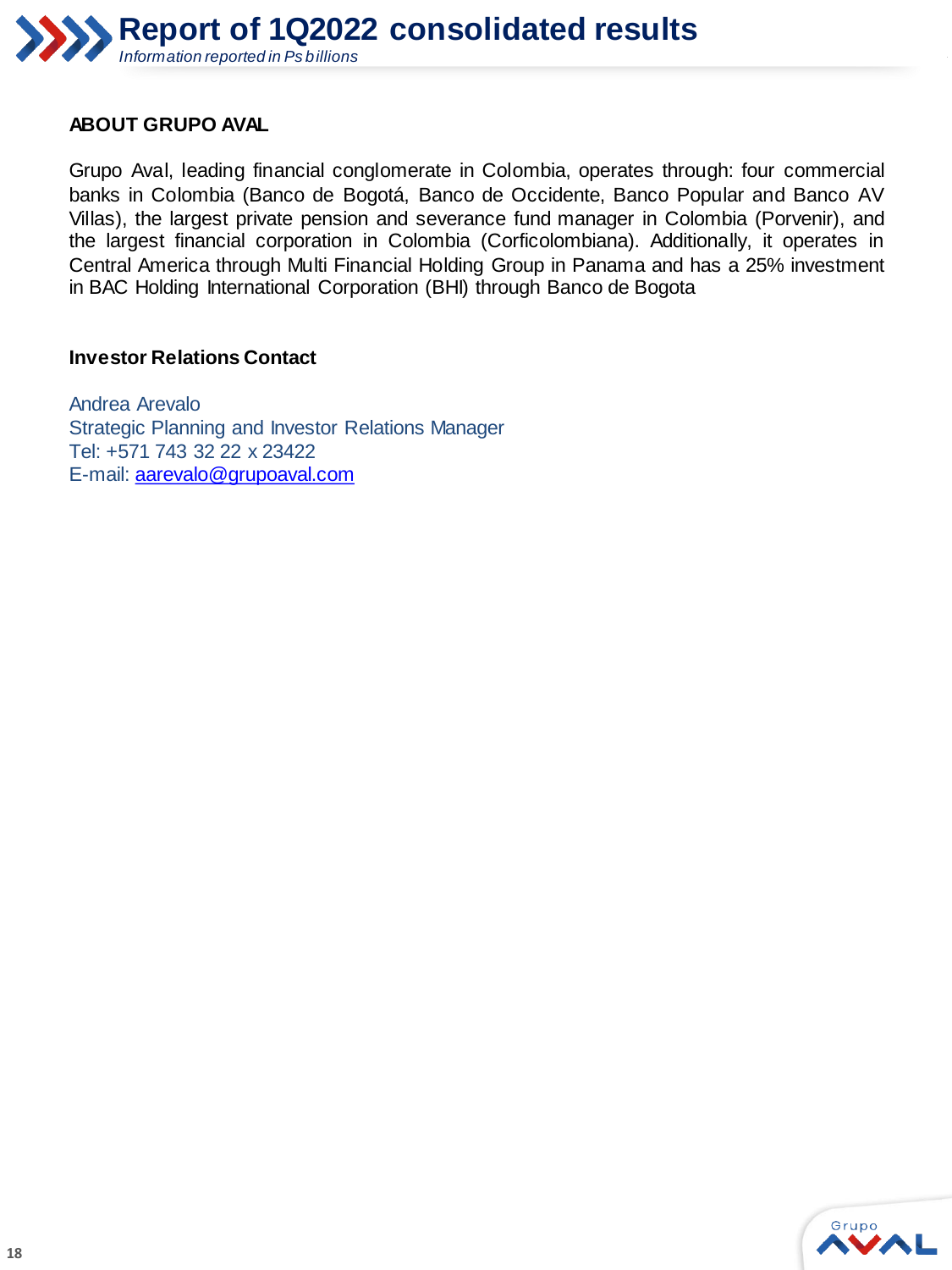

#### **Grupo Aval Acciones y Valores S.A.**

**Consolidated Financial Statements** 

**Supplemental unaudited pro forma financial information**

*Information in Ps. Billions* 

| <b>Consolidated Statement of Financial Position</b>                                    | <b>1Q21</b>             | BHI 1Q21 (1)           | Pro forma 1Q21         | 1Q22                   | Δ<br>1Q22 vs. 1Q21   | 1Q22 vs. Pro          |
|----------------------------------------------------------------------------------------|-------------------------|------------------------|------------------------|------------------------|----------------------|-----------------------|
| Cash and cash equivalents                                                              | 35.132.0                | (17, 262.5)            | 17,869.6               | 16,407.1               | $-53.3%$             | forma 1Q21<br>$-8.2%$ |
|                                                                                        |                         |                        |                        |                        |                      |                       |
| <b>Investment and trading assets</b><br>Debt securities                                | 5,844.5                 | (146.9)                | 5,697.6                | 3,247.3                | $-44.4%$             | $-43.0%$              |
| <b>Equity securities</b>                                                               | 4,713.7                 | (43.8)                 | 4,669.9                | 5,254.7                | 11.5%                | 12.5%                 |
| Derivative assets                                                                      | 835.4                   | (0.1)                  | 835.3                  | 1,344.8                | 61.0%                | 61.0%                 |
| <b>Trading assets</b>                                                                  | 11,393.6                | (190.8)                | 11,202.7               | 9,846.7                | $-13.6%$             | $-12.1%$              |
| Investments in debt securities at FVTPL (non compliant with SPPI test)                 | 6.6                     |                        | 6.6                    |                        | $-100.0%$            | $-100.0%$             |
| Investments in securities at FVOCI                                                     | 35,089.0                | (12,626.5)             | 22,462.5               | 23,964.9               | $-31.7%$             | 6.7%                  |
| Investments in debt securities at AC                                                   | 5,695.0                 | 1,744.8                | 7,439.8                | 7,585.4                | 33.2%                | 2.0%                  |
| <b>Investment securities</b><br><b>Hedging derivatives assets</b>                      | 40,790.6<br>29.5        | (10, 881.7)            | 29,908.9<br>29.5       | 31,550.3<br>53.8       | $-22.7%$<br>82.1%    | 5.5%<br>82.1%         |
| <b>Gross loans</b>                                                                     |                         |                        |                        |                        |                      |                       |
| <b>Commercial loans</b>                                                                | 117,059.5               | (29, 946.7)            | 87,112.7               | 95,591.4               | $-18.3%$             | 9.7%                  |
| <b>Commercial loans</b>                                                                | 114,497.6               | (28, 573.0)            | 85,924.5               | 91,006.7               | $-20.5%$             | 5.9%                  |
| Interbank & overnight funds                                                            | 2,561.9                 | (1, 373.7)             | 1,188.2                | 4,584.7                | 79.0%                | N.A.                  |
| <b>Consumer loans</b>                                                                  | 68,626.8                | (22,030.4)             | 46,596.5               | 51,984.3               | $-24.3%$             | 11.6%                 |
| Mortgages loans                                                                        | 26,030.9                | (12, 991.7)            | 13,039.2               | 15,010.3               | $-42.3%$             | 15.1%                 |
| Microcredit loans                                                                      | 358.8                   |                        | 358.8                  | 292.6                  | $-18.4%$             | $-18.4%$              |
| <b>Total gross loans</b>                                                               | 212,076.0               | (64,968.9)             | 147,107.1              | 162,878.7              | $-23.2%$             | 10.7%                 |
| Loss allowance<br><b>Total loans, net</b>                                              | (11,059.2)<br>201,016.7 | 2,433.0<br>(62, 535.9) | (8,626.2)<br>138,480.9 | (8,824.2)<br>154,054.5 | $-20.2%$<br>$-23.4%$ | 2.3%<br>11.2%         |
|                                                                                        |                         |                        |                        |                        |                      |                       |
| Other accounts receivable, net                                                         | 16,310.0<br>250.6       | (929.9)                | 15,380.0<br>228.1      | 19,587.4<br>147.2      | 20.1%<br>$-41.2%$    | 27.4%<br>$-35.4%$     |
| Non-current assets held for sale<br>Investments in associates and joint ventures       | 969.8                   | (22.5)<br>(0.6)        | 969.2                  | 4,356.9                | N.A.                 | N.A.                  |
|                                                                                        |                         |                        |                        |                        |                      |                       |
| Own-use property, plant and equipment for own-use and given in operating<br>lease, net | 6,022.6                 | (1,312.4)              | 4,710.2                | 4,593.0                | $-23.7%$             | $-2.5%$               |
| Right-of-use assets                                                                    | 2,031.4                 | (662.4)                | 1,369.0                | 1,362.0                | $-33.0%$             | $-0.5%$               |
| Investment properties                                                                  | 827.5                   |                        | 827.5                  | 894.5                  | 8.1%                 | 8.1%                  |
| <b>Biological assets</b>                                                               | 124.5                   |                        | 124.5                  | 153.8                  | 23.6%                | 23.6%                 |
| <b>Tangible assets</b>                                                                 | 9,006.0                 | (1,974.8)              | 7,031.2                | 7,003.4                | $-22.2%$             | $-0.4%$               |
| Goodwill                                                                               | 8,109.6                 | (5,781.0)              | 2,328.6                | 2,220.5                | $-72.6%$             | $-4.6%$               |
| Concession arrangement rights                                                          | 9,540.9                 |                        | 9,540.9                | 11,338.9               | 18.8%                | 18.8%                 |
| Other intangible assets<br>Intangible assets                                           | 1,704.8<br>19,355.3     | (212.5)<br>(5,993.4)   | 1,492.3<br>13,361.8    | 1,687.2<br>15,246.5    | $-1.0%$<br>$-21.2%$  | 13.1%<br>14.1%        |
|                                                                                        | 992.5                   |                        |                        |                        |                      | 2.2%                  |
| Current<br><b>Deferred</b>                                                             | 1,166.8                 | (29.8)<br>(210.7)      | 962.7<br>956.1         | 983.7<br>1,406.4       | $-0.9%$<br>20.5%     | 47.1%                 |
| Income tax assets                                                                      | 2,159.3                 | (240.4)                | 1,918.8                | 2,390.1                | 10.7%                | 24.6%                 |
| <b>Other assets</b>                                                                    | 498.3                   | (161.0)                | 337.2                  | 480.1                  | $-3.6%$              | 42.4%                 |
| <b>Activos escindidos de BHI</b>                                                       |                         | 100,193.6              | 100,193.6              |                        | N.A                  | $-100.0%$             |
| <b>Total assets</b>                                                                    | 336,911.6               | ×.                     | 336,911.6              | 261,124.1              | $-22.5%$             | $-22.5%$              |
| <b>Trading liabilities</b>                                                             | 825.8                   | (0.1)                  | 825.7                  | 1,360.4                | 64.7%                | 64.8%                 |
| <b>Hedging derivatives liabilities</b>                                                 | 74.0                    |                        | 74.0                   | 52.6                   | $-29.0%$             | $-29.0%$              |
| <b>Customer deposits</b>                                                               | 222,077.7               | (76, 164.0)            | 145,913.7              | 152,708.1              | $-31.2%$             | 4.7%                  |
| Checking accounts                                                                      | 55,289.6                | (28, 734.2)            | 26,555.4               | 28,216.9               | $-49.0%$             | 6.3%                  |
| Time deposits                                                                          | 85,597.1                | (31,086.0)             | 54,511.1               | 53,221.1               | $-37.8%$             | $-2.4%$               |
| Savings deposits                                                                       | 80,761.0                | (16, 161.1)            | 64,600.0               | 70.967.2               | $-12.1%$             | 9.9%                  |
| Other deposits                                                                         | 430.0                   | (182.7)                | 247.2                  | 302.9                  | $-29.5%$             | 22.5%                 |
| <b>Financial obligations</b>                                                           | 62,093.0                | (7, 364.7)             | 54,728.3               | 62,778.9               | 1.1%                 | 14.7%                 |
| Interbank borrowings and overnight funds                                               | 9,363.1                 | (623.3)                | 8,739.8                | 11,156.8               | 19.2%                | 27.7%<br>35.9%        |
| Borrowings from banks and others<br><b>Bonds issued</b>                                | 19,122.9<br>29,728.6    | (5,927.2)<br>(814.3)   | 13,195.7<br>28,914.3   | 17,937.9<br>30,414.2   | $-6.2%$<br>2.3%      | 5.2%                  |
| Borrowings from development entities                                                   | 3,878.4                 |                        | 3,878.4                | 3,270.0                | $-15.7%$             | $-15.7%$              |
| Total financial liabilities at amortized cost                                          | 284,170.7               | (83, 528.7)            | 200,642.0              | 215,487.1              | $-24.2%$             | 7.4%                  |
| Legal related                                                                          | 256.2                   | (1.2)                  | 255.0                  | 252.0                  | $-1.7%$              | $-1.2%$               |
| Other provisions                                                                       | 653.2                   | (33.8)                 | 619.4                  | 844.4                  | 29.3%                | 36.3%                 |
| <b>Provisions</b>                                                                      | 909.4                   | (35.0)                 | 874.4                  | 1,096.4                | 20.6%                | 25.4%                 |
| Current                                                                                | 378.7                   | (134.7)                | 244.0                  | 245.6                  | $-35.1%$             | 0.7%                  |
| Deferred                                                                               | 3,336.5                 | (268.8)                | 3,067.7                | 4,186.6                | 25.5%                | 36.5%                 |
| Income tax liabilities                                                                 | 3,715.2                 | (403.5)                | 3,311.7                | 4,432.2                | 19.3%                | 33.8%                 |
| <b>Employee benefits</b>                                                               | 1,212.2                 | (205.7)                | 1,006.5                | 950.6                  | $-21.6%$             | $-5.6%$               |
| <b>Other liabilities</b>                                                               | 10,809.3                | (1,530.2)              | 9,279.2                | 8,144.3                | $-24.7%$             | $-12.2%$              |
| <b>Spun-off liabilities from BHI</b>                                                   |                         | 85,703.1               | 85,703.1               |                        | N.A                  | $-100.0%$             |
| <b>Total liabilities</b>                                                               | 301,716.6               | ÷                      | 301,716.6              | 231,523.5              | $-23.3%$             | $-23.3%$              |
| Equity attributable to owners of the parent                                            | 20,376.0                | ÷                      | 20,376.0               | 16,230.3               | $-20.3%$             | $-20.3%$              |
| <b>Non-controlling interest</b>                                                        | 14,818.9                | $\mathbf{r}$           | 14,818.9               | 13,370.3               | $-9.8%$              | $-9.8%$               |
| <b>Total equity</b>                                                                    | 35,195.0                | ÷                      | 35,195.0               | 29,600.6               | $-15.9%$             | $-15.9%$              |
| <b>Total liabilities and equity</b>                                                    | 336,911.6               | ÷.                     | 336,911.6              | 261,124.1              | $-22.5%$             | $-22.5%$              |



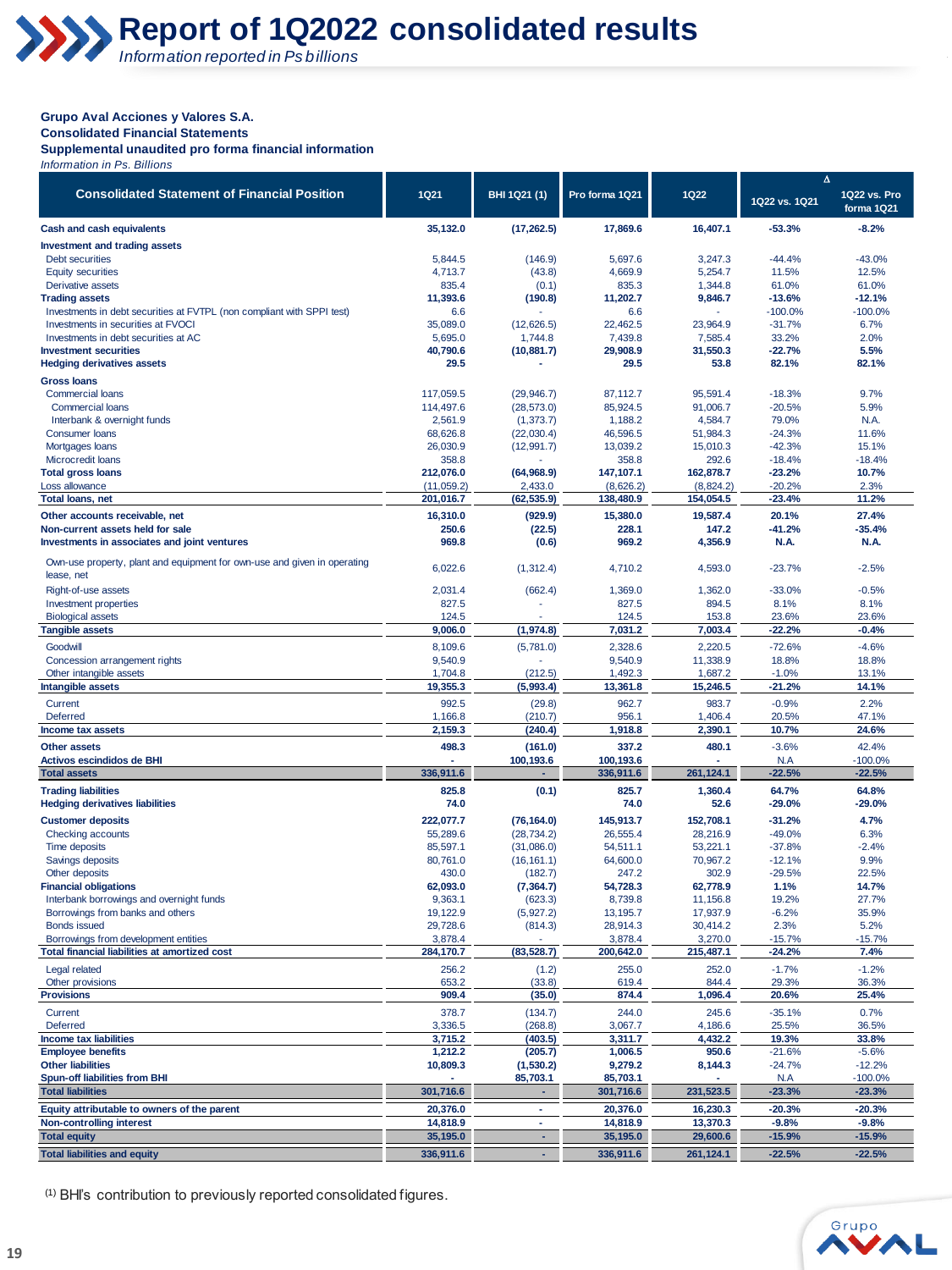

#### **Grupo Aval Acciones y Valores S.A.**

**Consolidated Financial Statements** 

**Supplemental unaudited pro forma financial information** *Information in Ps. Billions*

|                                                                              |                                         |                      |                  |                  | Δ                    |                            |
|------------------------------------------------------------------------------|-----------------------------------------|----------------------|------------------|------------------|----------------------|----------------------------|
| <b>Consolidated Statement of Income</b>                                      | <b>1Q21</b>                             | BHI 1Q21 (1)         | Pro forma 1Q21   | <b>1Q22</b>      | 1Q22 vs. 1Q21        | 1Q22 vs. Pro<br>forma 1Q21 |
| Interest income                                                              |                                         |                      |                  |                  |                      |                            |
| Loan portfolio                                                               | 4,349.2                                 | (1,431.3)            | 2,917.9          | 3,379.8          | $-22.3%$             | 15.8%                      |
| Interests on investments in debt securities                                  | 353.2                                   | (159.3)              | 193.9            | 380.0            | 7.6%                 | 95.9%                      |
| <b>Total interest income</b>                                                 | 4,702.4                                 | (1,590.6)            | 3,111.8          | 3,759.8          | $-20.0%$             | 20.8%                      |
| <b>Interest expense</b>                                                      |                                         |                      |                  |                  |                      |                            |
| Checking accounts                                                            | 71.2                                    | (54.8)               | 16.4             | 29.9             | $-58.0%$             | 82.8%                      |
| Time deposits                                                                | 770.9                                   | (341.8)              | 429.1            | 544.2            | $-29.4%$             | 26.8%                      |
| Savings deposits                                                             | 244.6                                   | (40.9)               | 203.7            | 407.9            | 66.8%                | 100.3%                     |
| <b>Total interest expenses on deposits</b>                                   | 1,086.7                                 | (437.6)              | 649.1            | 982.0            | $-9.6%$              | 51.3%                      |
| Interbank borrowings and overnight funds                                     | 24.4                                    | (0.3)                | 24.1             | 76.5             | N.A.                 | N.A.                       |
| Borrowings from banks and others                                             | 160.1                                   | (66.6)               | 93.5             | 124.5            | $-22.3%$             | 33.1%                      |
| <b>Bonds issued</b>                                                          | 362.5                                   | (66.9)               | 295.6            | 466.9            | 28.8%                | 57.9%                      |
| Borrowings from development entities                                         | 23.3                                    |                      | 23.3             | 29.3             | 25.8%                | 25.8%                      |
| <b>Total interest expenses on financial obligations</b>                      | 570.4                                   | (133.8)              | 436.5            | 697.1            | 22.2%                | 59.7%                      |
| <b>Total interest expense</b>                                                | 1,657.0                                 | (571.4)              | 1,085.6          | 1.679.2          | 1.3%                 | 54.7%                      |
| Net interest income                                                          | 3,045.4                                 | (1,019.2)            | 2,026.2          | 2,080.6          | $-31.7%$             | 2.7%                       |
| Impairment losses (recoveries) on financial assets                           |                                         |                      |                  |                  |                      |                            |
| Loans and other accounts receivable                                          | 1,233.3                                 | (303.5)              | 929.8            | 807.3            | $-34.5%$             | $-13.2%$                   |
| Other financial assets                                                       | 15.6                                    | (15.0)               | 0.7              | 18.9             | 21.1%                | N.A.                       |
| Recovery of charged-off financial assets                                     | (91.7)                                  |                      | (91.7)           | (130.8)          | 42.7%                | 42.7%                      |
| Net impairment loss on financial assets                                      | 1,157.2                                 | (318.5)              | 838.7            | 695.4<br>1.385.2 | $-39.9%$             | $-17.1%$                   |
| Net interest income, after impairment losses                                 | 1,888.2                                 | (700.8)              | 1,187.4          |                  | $-26.6%$             | 16.7%                      |
| Income from commissions and fees                                             |                                         |                      |                  |                  |                      |                            |
| Banking fees (2)                                                             | 1,108.4                                 | (604.5)              | 504.0            | 564.6            | $-49.1%$             | 12.0%                      |
| <b>Trust activities</b>                                                      | 88.6                                    |                      | 88.6             | 83.9             | $-5.3%$              | $-5.3%$                    |
| Pension and severance fund management                                        | 315.9                                   | (12.6)               | 303.3            | 303.7            | $-3.9%$              | 0.1%                       |
| Bonded warehouse services                                                    | 38.0<br>1,550.9                         | (617.1)              | 38.0<br>933.9    | 43.0<br>995.1    | 13.0%<br>$-35.8%$    | 13.0%<br>6.6%              |
| Total income from commissions and fees<br>Expenses from commissions and fees | 204.2                                   | (26.5)               | 177.6            | 285.0            | 39.6%                | 60.5%                      |
| Net income from commissions and fees                                         | 1,346.8                                 | (590.5)              | 756.2            | 710.0            | $-47.3%$             | $-6.1%$                    |
|                                                                              |                                         |                      |                  |                  |                      |                            |
| Income from sales of goods and services                                      | 2,373.5                                 |                      | 2,373.5          | 2,667.9          | 12.4%                | 12.4%                      |
| Costs and expenses from sales of goods and services                          | 1,602.8                                 | ×.                   | 1,602.8          | 1,647.3          | 2.8%<br>32.4%        | 2.8%<br>32.4%              |
| Gross profit from sales of goods and services                                | 770.7                                   |                      | 770.7            | 1,020.6          |                      |                            |
| Net trading income                                                           | 197.6                                   | (8.0)                | 189.6            | (287.3)          | N.A                  | N.A                        |
| Net income from other financial instruments mandatory at FVTPL               | 81.6                                    |                      | 81.6             | 73.9             | $-9.5%$              | $-9.5%$                    |
| Gains from loss of control in subsidiaries                                   |                                         |                      |                  | 1,052.6          | N.A                  | N.A                        |
| Other income                                                                 |                                         |                      |                  |                  |                      |                            |
| Foreign exchange gains (losses), net                                         | (70.4)                                  | (97.0)               | (167.4)          | 369.2            | N.A                  | N.A                        |
| Net gain on sale of investments and OCI realization                          | 129.1                                   | (58.1)               | 71.0             | (2.6)            | $-102.0%$            | $-103.6%$                  |
| Gain on the sale of non-current assets held for sale                         | 8.7                                     | (4.8)                | 3.9              | 3.9              | $-54.9%$             | $-0.4%$                    |
| Income from non-consolidated investments (3)                                 | 164.0                                   | (1.5)                | 162.5            | 203.3            | 23.9%                | 25.1%                      |
| Net gains on asset valuations                                                | 2.0                                     |                      | 2.0              | 0.3              | $-85.9%$             | $-85.9%$                   |
| Other income from operations                                                 | 94.4                                    | (26.3)               | 68.1             | 219.2            | 132.1%               | N.A.                       |
| <b>Total other income</b>                                                    | 327.9                                   | (187.7)              | 140.2            | 793.3            | 142.0%               | N.A.                       |
| Loss on the sale of non-current assets held for sale                         | 0.6                                     | (0.1)                | 0.5              | 0.3              | $-39.6%$             | $-25.8%$                   |
| Personnel expenses                                                           | 1,071.0                                 | (438.4)              | 632.5            | 680.0            | $-36.5%$             | 7.5%                       |
| General and administrative expenses                                          | 1,200.9                                 | (460.1)              | 740.8            | 797.9            | $-33.6%$             | 7.7%                       |
| Depreciation and amortization                                                | 254.0                                   | (104.2)              | 149.8            | 155.5            | $-38.8%$             | 3.9%                       |
| Impairment loss on other assets<br>Other operating expenses                  | 5.2<br>49.4                             | (0.1)                | 5.1<br>19.5      | 10.5<br>35.2     | 102.9%               | 105.4%<br>80.8%            |
| <b>Total other expenses</b>                                                  | 2,581.1                                 | (30.0)<br>(1,032.9)  | 1,548.1          | 1,679.5          | $-28.8%$<br>$-34.9%$ | 8.5%                       |
|                                                                              |                                         |                      |                  |                  |                      |                            |
| Net income before income tax expense                                         | 2,031.7<br>580.1                        | (454.1)              | 1,577.7<br>491.9 | 3,068.8          | 51.0%<br>9.1%        | 94.5%                      |
| Income tax expense<br>Net income for the period of continued operations      | 1,451.6                                 | (88.2)<br>(365.8)    | 1,085.8          | 633.0<br>2,435.9 | 67.8%                | 28.7%<br>124.3%            |
| Net income for the period of discontinued operations                         |                                         | 365.8                | 365.8            | 544.9            | N.A                  | 49.0%                      |
| Net income for the period                                                    | 1,451.6                                 | (0.0)                | 1,451.6          | 2,980.8          | 105.3%               | 105.3%                     |
|                                                                              |                                         |                      |                  |                  |                      |                            |
| Net income attributable to owners of the parent                              |                                         |                      |                  |                  |                      |                            |
| From discontinued operations                                                 | $\blacksquare$<br>$\tilde{\phantom{a}}$ | $\blacksquare$       | 251.5            | 374.5            | N.A                  | 49.0%                      |
| From continued operations<br>Net income attributable to owners of the parent | 791.8                                   | $\blacksquare$<br>×. | 540.3<br>791.8   | 1,355.2          | N.A<br>118.5%        | 150.8%<br>118.5%           |
|                                                                              |                                         |                      |                  | 1,729.7          |                      |                            |
| Net income attibutable to non-controlling interest                           |                                         |                      |                  |                  |                      |                            |
| From discontinued operations                                                 | ÷,                                      | $\blacksquare$       | 114.4            | 170.4            | N.A                  | 49.0%                      |
| From continued operations                                                    | ×,                                      | $\sim$               | 545.5            | 1,080.7          | N.A                  | 98.1%                      |
| <b>Non-controlling interest</b>                                              | 659.8                                   | ×                    | 659.8            | 1,251.1          | 89.6%                | 89.6%                      |
| Net income for the period                                                    | 1,451.6                                 | $\sim$               | 1,451.6          | 2,980.8          | 105.3%               | 105.3%                     |

(1) BHI's contribution to prev iously reported consolidated f igures.

(2)Includes commissions on banking services, of fice network services, credit and debit card fees, fees on drafts, checks and checkbooks and other f ees

(3) Includes share of prof it of equity accounted investees, net of tax, and dividend income.

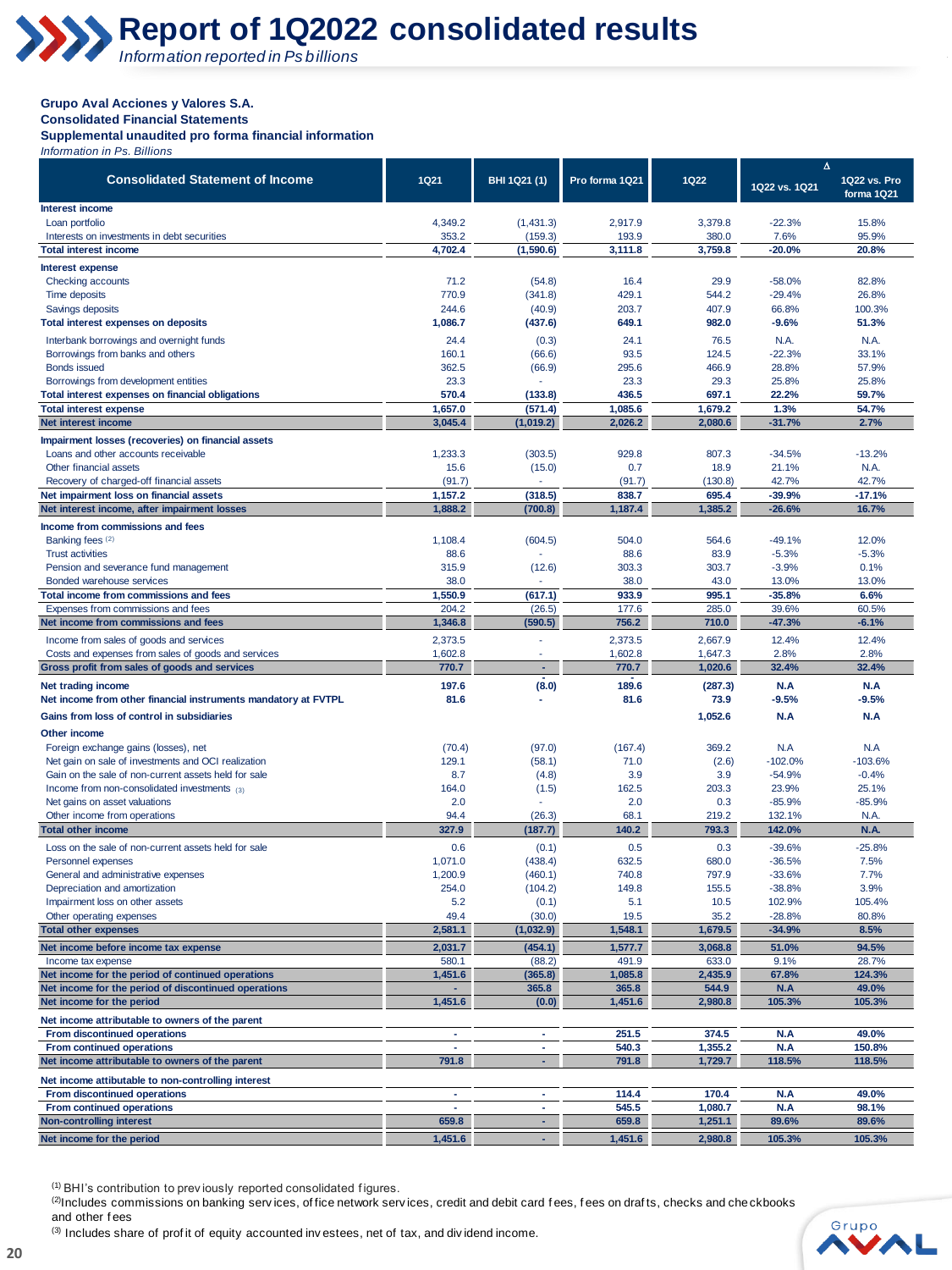#### **Grupo Aval Acciones y Valores S.A.**

**Consolidated Financial Statements** 

**Supplemental unaudited pro forma financial information** *Information in Ps. Billions* 

|                                                                                                              |                      |                        |                      | Δ                    |                      |                            |
|--------------------------------------------------------------------------------------------------------------|----------------------|------------------------|----------------------|----------------------|----------------------|----------------------------|
| <b>Consolidated Statement of Financial Position</b>                                                          | 4Q21                 | BHI 4Q21 (1)           | Pro forma 4Q21       | <b>1Q22</b>          | 1Q22 vs. 4Q21        | 1Q22 vs. Pro<br>forma 4Q21 |
| <b>Cash and cash equivalents</b>                                                                             | 36,642.8             | (18, 890.7)            | 17,752.1             | 16,407.1             | $-55.2%$             | $-7.6%$                    |
| <b>Investment and trading assets</b>                                                                         |                      |                        |                      |                      |                      |                            |
| Debt securities                                                                                              | 4,741.3              | (139.8)                | 4,601.5              | 3,247.3              | $-31.5%$             | $-29.4%$                   |
| <b>Equity securities</b>                                                                                     | 5,082.6              | (50.4)                 | 5,032.2              | 5.254.7              | 3.4%                 | 4.4%                       |
| Derivative assets                                                                                            | 1,162.9              | (0.2)                  | 1,162.8              | 1,344.8              | 15.6%                | 15.7%                      |
| <b>Trading assets</b>                                                                                        | 10,986.8             | (190.3)                | 10,796.4             | 9,846.7              | $-10.4%$             | $-8.8%$                    |
| Investments in debt securities at FVTPL (non compliant with SPPI test)<br>Investments in securities at FVOCI |                      |                        |                      |                      | N.A<br>$-38.4%$      | N.A                        |
| Investments in debt securities at AC                                                                         | 38,900.0<br>5,764.4  | (13, 575.0)<br>2,055.2 | 25,325.0<br>7,819.6  | 23,964.9<br>7,585.4  | 31.6%                | $-5.4%$<br>$-3.0%$         |
| <b>Investment securities</b>                                                                                 | 44,664.4             | (11, 519.8)            | 33,144.6             | 31,550.3             | $-29.4%$             | $-4.8%$                    |
| <b>Hedging derivatives assets</b>                                                                            | 44.2                 |                        | 44.2                 | 53.8                 | 21.5%                | 21.5%                      |
| <b>Gross loans</b>                                                                                           |                      |                        |                      |                      |                      |                            |
| <b>Commercial loans</b>                                                                                      | 125.246.2            | (34, 878.9)            | 90.367.3             | 95,591.4             | $-23.7%$             | 5.8%                       |
| <b>Commercial loans</b>                                                                                      | 122,027.8            | (33, 436.7)            | 88,591.1             | 91,006.7             | $-25.4%$             | 2.7%                       |
| Interbank & overnight funds                                                                                  | 3,218.4              | (1,442.2)              | 1,776.3              | 4,584.7              | 42.5%                | 158.1%                     |
| <b>Consumer loans</b>                                                                                        | 76,889.1             | (26, 123.8)            | 50,765.3             | 51,984.3             | $-32.4%$             | 2.4%                       |
| Mortgages loans                                                                                              | 29,120.3             | (14, 438.9)            | 14,681.5             | 15,010.3             | $-48.5%$             | 2.2%                       |
| Microcredit loans                                                                                            | 317.7                |                        | 317.7                | 292.6                | $-7.9%$              | $-7.9%$                    |
| <b>Total gross loans</b>                                                                                     | 231,573.4            | (75, 441.6)            | 156,131.8            | 162,878.7            | $-29.7%$             | 4.3%                       |
| Loss allowance                                                                                               | (11, 275.6)          | 2,576.2                | (8,699.4)            | (8,824.2)            | $-21.7%$             | 1.4%                       |
| <b>Total loans, net</b>                                                                                      | 220, 297.8           | (72, 865.4)            | 147,432.4            | 154,054.5            | $-30.1%$             | 4.5%                       |
| Other accounts receivable, net                                                                               | 19,027.2             | 49.8                   | 19,077.0             | 19,587.4             | 2.9%                 | 2.7%                       |
| Non-current assets held for sale                                                                             | 208.4                | (63.8)                 | 144.6                | 147.2                | $-29.4%$             | 1.8%                       |
| <b>Investments in associates and joint ventures</b>                                                          | 1,172.8              | (0.0)                  | 1,172.8              | 4,356.9              | N.A.                 | N.A.                       |
| Own-use property, plant and equipment for own-use and given in operating                                     | 6,154.2              | (1, 447.5)             | 4,706.6              | 4,593.0              | $-25.4%$             | $-2.4%$                    |
| lease, net                                                                                                   |                      |                        |                      |                      |                      |                            |
| Right-of-use assets                                                                                          | 1.900.4              | (586.3)                | 1,314.1              | 1,362.0              | $-28.3%$             | 3.6%                       |
| Investment properties                                                                                        | 891.0                |                        | 891.0                | 894.5                | 0.4%                 | 0.4%                       |
| <b>Biological assets</b>                                                                                     | 155.0<br>9,100.6     | (2,033.9)              | 155.0                | 153.8<br>7,003.4     | $-0.7%$<br>$-23.0%$  | $-0.7%$<br>$-0.9%$         |
| <b>Tangible assets</b>                                                                                       |                      |                        | 7,066.7              |                      |                      |                            |
| Goodwill                                                                                                     | 8,486.6              | (6, 256.3)             | 2,230.3              | 2,220.5              | $-73.8%$             | $-0.4%$                    |
| Concession arrangement rights                                                                                | 11,098.1             |                        | 11,098.1             | 11,338.9             | 2.2%                 | 2.2%                       |
| Other intangible assets<br>Intangible assets                                                                 | 1,886.0<br>21,470.7  | (214.2)<br>(6,470.5)   | 1,671.8<br>15,000.2  | 1,687.2<br>15,246.5  | $-10.5%$<br>$-29.0%$ | 0.9%<br>1.6%               |
|                                                                                                              |                      |                        |                      |                      |                      |                            |
| Current<br><b>Deferred</b>                                                                                   | 842.4<br>1,765.3     | (28.9)<br>(244.1)      | 813.5<br>1,521.2     | 983.7<br>1,406.4     | 16.8%<br>$-20.3%$    | 20.9%<br>$-7.5%$           |
| Income tax assets                                                                                            | 2,607.7              | (273.0)                | 2,334.7              | 2,390.1              | $-8.3%$              | 2.4%                       |
| <b>Other assets</b>                                                                                          | 680.5                | (211.6)                | 468.9                | 480.1                | $-29.4%$             | 2.4%                       |
| Spun-off assets from BHI                                                                                     |                      | 112,469.1              | 112,469.1            |                      | N.A                  | $-100.0%$                  |
| <b>Total assets</b>                                                                                          | 366,903.9            | ÷                      | 366,903.9            | 261,124.1            | $-28.8%$             | $-28.8%$                   |
| <b>Trading liabilities</b>                                                                                   | 1,049.9              | (0.2)                  | 1,049.7              | 1,360.4              | 29.6%                | 29.6%                      |
| <b>Hedging derivatives liabilities</b>                                                                       | 55.8                 |                        | 55.8                 | 52.6                 | $-5.8%$              | $-5.8%$                    |
| <b>Customer deposits</b>                                                                                     | 234,470.4            | (86, 371.9)            | 148,098.5            | 152,708.1            | $-34.9%$             | 3.1%                       |
| Checking accounts                                                                                            | 59,225.8             | (33,027.8)             | 26,198.0             | 28,216.9             | $-52.4%$             | 7.7%                       |
| Time deposits                                                                                                | 85,530.2             | (33, 101.6)            | 52,428.7             | 53,221.1             | $-37.8%$             | 1.5%                       |
| Savings deposits                                                                                             | 89,097.1             | (19,898.7)             | 69,198.4             | 70,967.2             | $-20.3%$             | 2.6%                       |
| Other deposits                                                                                               | 617.2                | (343.9)                | 273.3                | 302.9                | $-50.9%$             | 10.8%                      |
| <b>Financial obligations</b>                                                                                 | 73,282.3             | (10, 227.7)            | 63,054.6             | 62,778.9             | $-14.3%$             | $-0.4%$                    |
| Interbank borrowings and overnight funds                                                                     | 10.672.4             | (394.4)                | 10,278.1             | 11,156.8             | 4.5%                 | 8.5%                       |
| Borrowings from banks and others                                                                             | 27,124.7             | (9,080.1)              | 18,044.6             | 17,937.9             | $-33.9%$             | $-0.6%$                    |
| <b>Bonds issued</b>                                                                                          | 32,257.9             | (753.2)                | 31,504.7             | 30,414.2             | $-5.7%$              | $-3.5%$                    |
| Borrowings from development entities<br><b>Total financial liabilities at amortized cost</b>                 | 3,227.3<br>307,752.7 | (96, 599.6)            | 3,227.3<br>211,153.1 | 3,270.0<br>215,487.1 | 1.3%<br>$-30.0%$     | 1.3%<br>2.1%               |
|                                                                                                              |                      |                        | 245.9                | 252.0                | 1.8%                 | 2.5%                       |
| Legal related<br>Other provisions                                                                            | 247.5<br>902.7       | (1.6)<br>(40.0)        | 862.7                | 844.4                | $-6.5\%$             | $-2.1%$                    |
| <b>Provisions</b>                                                                                            | 1,150.3              | (41.6)                 | 1,108.6              | 1,096.4              | $-4.7%$              | $-1.1%$                    |
| Current                                                                                                      | 382.3                | (192.2)                | 190.1                | 245.6                | $-35.8%$             | 29.2%                      |
| Deferred                                                                                                     | 4,332.4              | (319.5)                | 4,012.8              | 4,186.6              | $-3.4%$              | 4.3%                       |
| Income tax liabilities                                                                                       | 4,714.7              | (511.8)                | 4,202.9              | 4,432.2              | $-6.0%$              | 5.5%                       |
| <b>Employee benefits</b>                                                                                     | 1,163.1              | (221.0)                | 942.0                | 950.6                | $-18.3%$             | 0.9%                       |
| <b>Other liabilities</b>                                                                                     | 11,545.8             | (3,065.0)              | 8,480.8              | 8,144.3              | $-29.5%$             | $-4.0%$                    |
| <b>Spun-off liabilities from BHI</b>                                                                         |                      | 100,439.2              | 100,439.2            |                      | N.A                  | $-100.0%$                  |
| <b>Total liabilities</b>                                                                                     | 327,432.3            | ٠                      | 327,432.3            | 231,523.5            | $-29.3%$             | $-29.3%$                   |
| Equity attributable to owners of the parent                                                                  | 23,013.7             | ×                      | 23,013.7             | 16,230.3             | $-29.5%$             | $-29.5%$                   |
| Non-controlling interest                                                                                     | 16,458.0             | $\blacksquare$         | 16,458.0             | 13,370.3             | $-18.8%$             | $-18.8%$                   |
| <b>Total equity</b>                                                                                          | 39,471.6             | ÷                      | 39,471.6             | 29,600.6             | $-25.0%$             | $-25.0%$                   |
| <b>Total liabilities and equity</b>                                                                          | 366,903.9            | $\omega_{\rm c}$       | 366,903.9            | 261,124.1            | $-28.8%$             | $-28.8%$                   |

(1) BHI's contribution to previously reported consolidated figures.